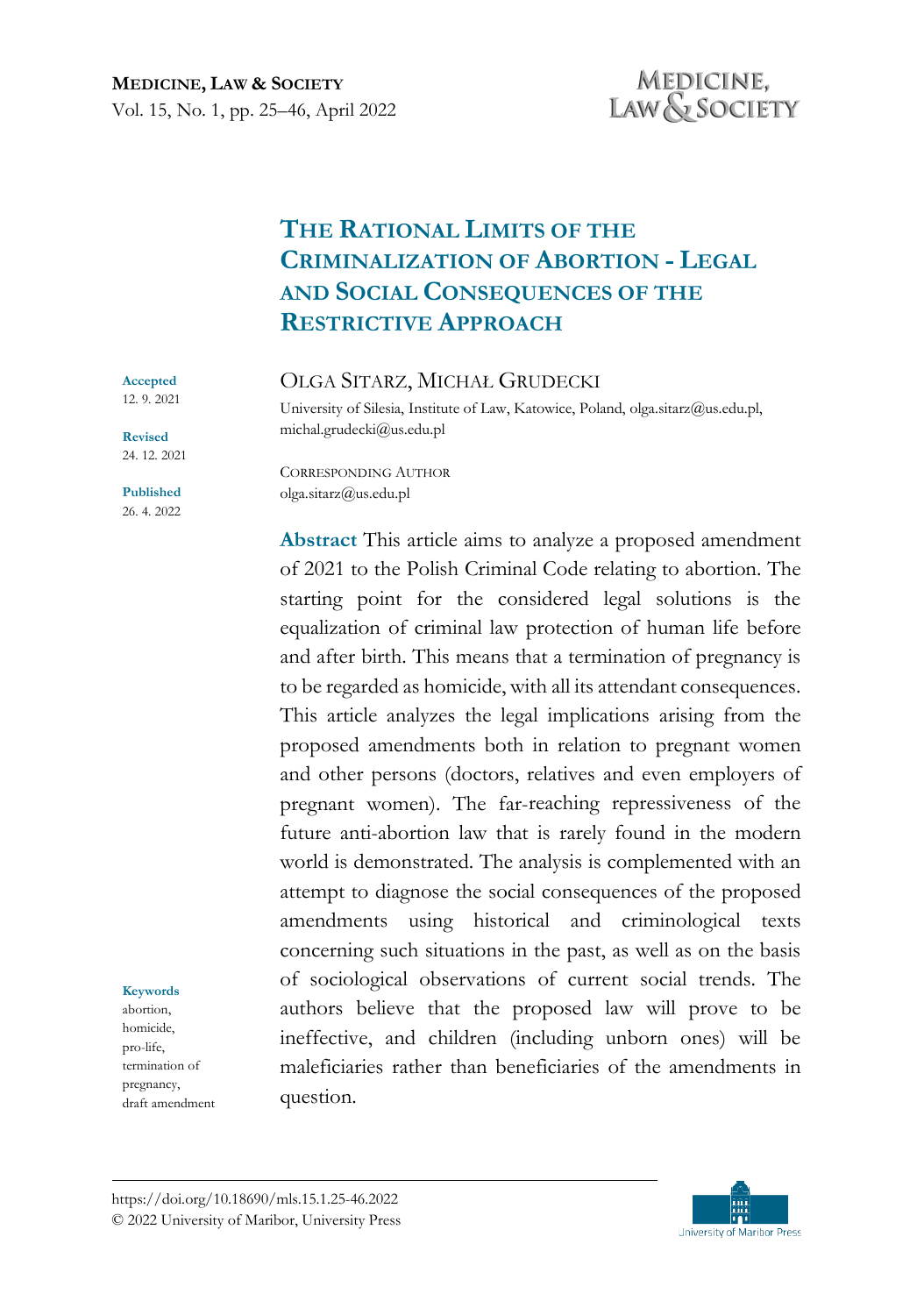### **1 Introduction**

In the 21st century, in a European country, a citizens' draft amendment to the Criminal Code was prepared, the main goal of which is to protect life before birth to the same degree and in the same manner as the lives of all other persons. The draft amendment was prepared by an organization called Citizens' Legislative Initiative Stop Abortion, which collected signatures in its support among representatives of the public. 100,000 signatures are required for a citizens' draft to come before the Polish Parliament. This happened on September 22nd 2021.[1](#page-1-0)

The present analysis focuses on the draft act that would have amended the Criminal Code and certain other acts prepared by the aforementioned organization and posted on the website of the Pro-Right to Life Foundation.[2](#page-1-1) It is a non-profit organization. One of its missions is to prevent abortion. For this purpose, it organizes various events: demonstrations, lectures, and also takes legislative initiatives. The draft act is not in force at the time of publication. Moreover, it was finally rejected in the Polish Parliament on December 2nd 2021.[3](#page-1-2) The draft, however, was a radical amendment to the legal order in terms of the criminalization of abortion. In a sense, it set the direction and virtually the threshold of radical normative solutions for supporters of a total ban on abortion. It is therefore necessary now (before another amendment) to interpret the proposed regulations in order to define the legal and social situation of women in the event of their enactment. We believe that the remarks presented here are of a universal nature, regardless of the criminal law model currently adopted in a given country, in relation to abortion or the effective legal system. Pro-life movements operate to a greater or lesser extent in every country and their ultimate aim is a prohibition on abortion along the lines of the Polish solution proposed in 2021. This may be illustrated by US press reports of a draft bill foreseeing the death penalty for a woman terminating her pregnancy (Gstalter, 2019).

<span id="page-1-0"></span><sup>1</sup> Serwis fundacji Pro-Prawo do życia (2021) *List przyjaciół: Podpisy pod projektem Stop aborcji trafiły do Sejmu!*, retrieved from: https://stronazycia.pl/list-do-przyjaciol-podpisy-pod-projektem-stop-aborcji-trafilydo-sejmu/ (30 September 2021).

<span id="page-1-1"></span><sup>2</sup> Serwis fundacji Pro-Prawo do życia (2021), retrieved from: https://stronazycia.pl/fundacja (30 September 2021).

<span id="page-1-2"></span><sup>3</sup> Państwowa Agencja Prasowa (2021) *Obywatelski projekt ustawy zaostrzający przepisy aborcyjne. Posłowie*  zadecydowali, retrieved from: https://www.pap.pl/aktualnosci/news%2C1017042%2Cobywatelskiprojekt-ustawy-zaostrzajacy-przepisy-aborcyjne-poslowie (27 December 2021).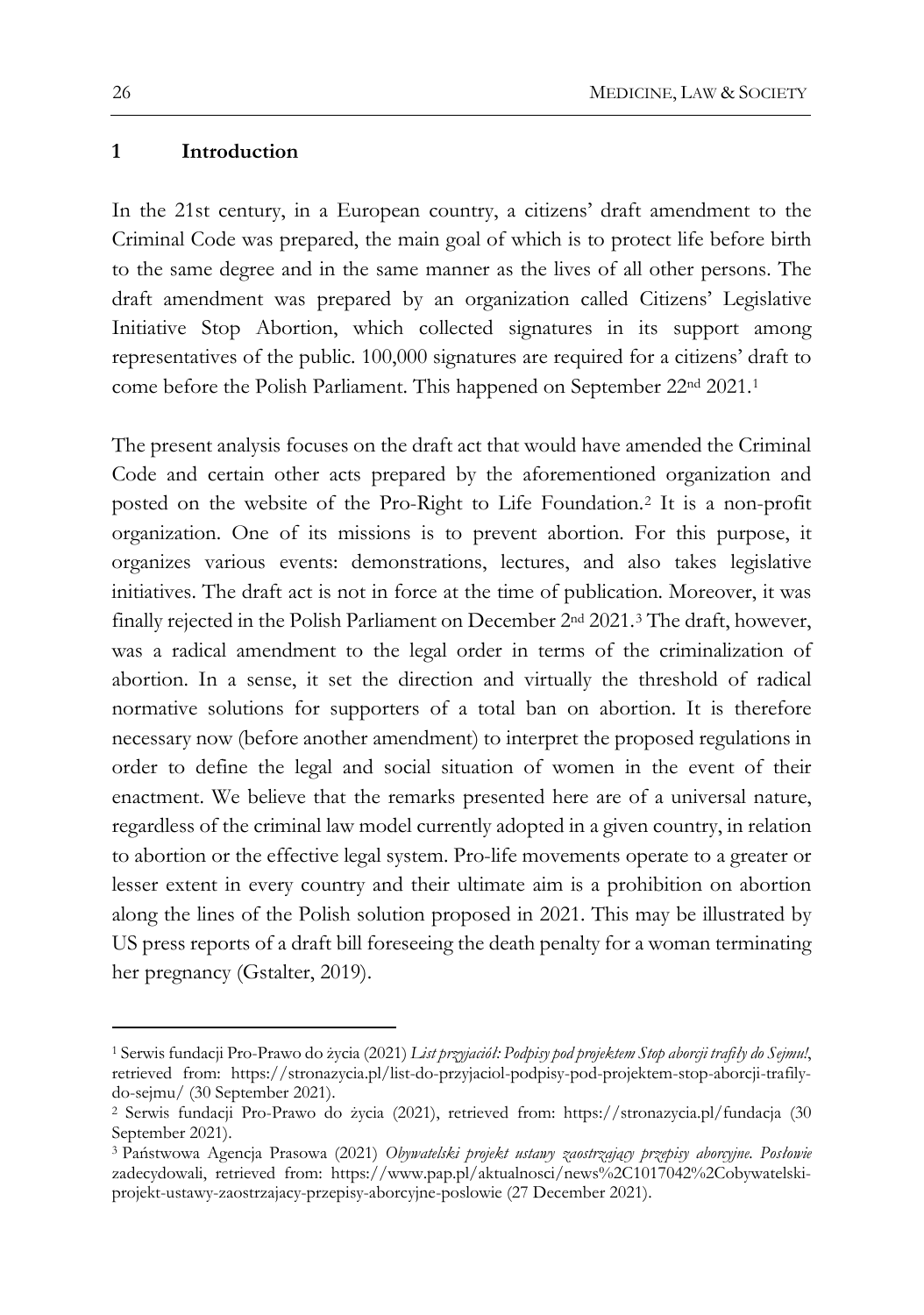This article employs a dogmatic approach complemented with a social assessment of the effects of the proposed criminalization policy, carried out based on criminological, sociological and historical texts. At the same time, a very important point of a legislative nature should be made. The wording used in the Polish debate on the issue under analysis is strongly marked by ideology. For instance, supporters of the legalization of abortion use the terms "fetus" or "embryo", whereas the opponents – "conceived child". Even the word "abortion" is more often used by representatives of the former group while the opponents often employ the term "murder of an unborn child". This article will use the most neutral wording "conceptus", which does not often appear in the Polish discourse and is therefore not associated with a specific worldview. Moreover, the Latin term that defines "one that is formed" may be used by both supporters and opponents of the criminalization of abortion.

# **2 Brief Historical Overview of the Criminalization of Abortion in Poland**

Significantly, the 2021 draft amendment is not the first proposal by the Pro-Right to Life Foundation designed to introduce new anti-abortion solutions.[4](#page-2-0) In order to place the current proposed legislation in proper context it is necessary to first briefly summarize the history of the last hundred years of Polish criminal law regulations relating to the termination of pregnancy. It was a turbulent history full of twists and turns (Sitarz & Jaworska-Wieloch, 2020, pp. 239–240). The first Polish Criminal Code of the 20th century  $(1932)^5$  $(1932)^5$  provided that abortion was a prohibited act. Specifically, a woman committing that act was liable to a penalty of up to three years' imprisonment, while other persons assisting in the act faced a maximum of five years in prison. The exceptions concerned two circumstances precluding criminal liability – there was no crime where the health and life of the pregnant woman were at risk and where the pregnancy resulted from a crime. The situation changed drastically with the introduction of a special Act of 195[6](#page-2-2)<sup>6</sup>, pursuant to which the termination of pregnancy was legal where it was justified by medical indications, difficult living conditions of the woman or if there was a reasonable suspicion that the pregnancy

<span id="page-2-0"></span><sup>4</sup> *Draft act amending the act – the Criminal Code and certain other acts*, retrieved from: https://www.stopaborcji.pl/wpcontent/uploads/2016/03/projekt\_2016.pdf (30 September 2021).

<span id="page-2-1"></span><sup>5</sup> Presidential Decree of 11 July 1932 – Criminal Code (Journal of Laws of 1932, No. 60, item 571 as amended).

<span id="page-2-2"></span><sup>6</sup> Act of 27 April 1956 of Conditions for the Permissibility of the Termination of Pregnancy (Journal of Laws of 1956, No. 12, item 61).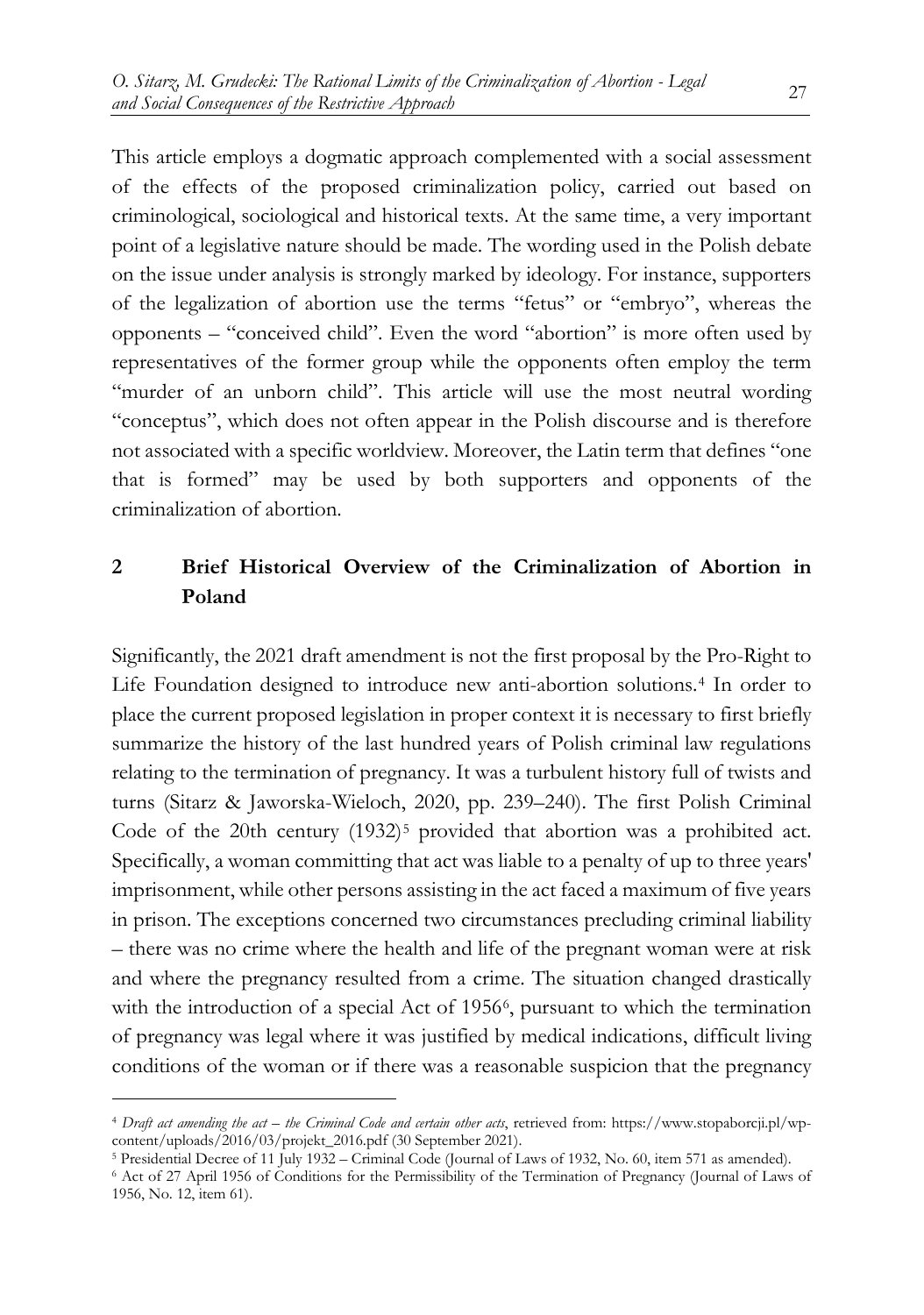resulted from a crime. The Criminal Code of 1969[7](#page-3-0) did not alter significantly the legal situation (it referred to the exceptions envisaged in the above act), yet it foresaw impunity for a pregnant woman terminating her pregnancy regardless of the circumstances. The Act of 7 January 1993 on Family Planning, Human Fetus Protection and Conditions for the Permissibility of the Termination of Pregnancy (hereinafter 1993 Family Planning Law)[8](#page-3-1) redefined the exceptional situations allowing for a legal abortion that were introduced into the Criminal Code. They (initially) included the following circumstances: the pregnant woman's health and life, serious and irreversible damage to the fetus and suspicion that the pregnancy resulted from a prohibited act. In 1996, new conditions for the legalization of abortion were introduced – difficult living conditions or a difficult personal situation of the pregnant woman. However, these conditions were quickly removed from the Polish legal order because the following year the Constitutional Tribunal found them to be unconstitutional.<sup>[9](#page-3-2)</sup> Another Criminal Code (1997)<sup>[10](#page-3-3)</sup> – currently in force – did not change much in this regard because the provisions proscribing the criminalization of abortion referred to the above act in matters of legal exceptions. Finally, a judgment of the Constitutional Tribunal of 2020<sup>[11](#page-3-4)</sup> had revolutionary implications, as it held that another existing condition – severe and irreversible damage to the fetus - is unconstitutional and must therefore be removed from the Polish legal system. As the law currently stands, abortion is allowed in Poland only in two situations: where necessary to save the life and health of the pregnant woman and where the pregnancy results from a prohibited act. A termination of pregnancy by a woman continues to go unpunished. The arguments advanced in the recent judgment of the Constitutional Tribunal give grounds for presuming that these changes are not final. The Tribunal took the view that the Constitution ensures the value of a person's life from conception and a right of such value may not be sacrificed for the exercise of rights of lower value. In the light of the considerations of the Tribunal, one individual (conceptus) may not be worth less than another individual (pregnant woman), and in particular her health or mental well-being (suffering detriment due to the fact that the pregnancy results from, for instance, rape). Clearly, the draft amendment to the Polish Criminal Code under analysis is

<span id="page-3-0"></span><sup>7</sup> Act of 19 April 1969 – Criminal Code (Journal of Laws of 1969, No. 13, item 94).

<span id="page-3-1"></span><sup>8</sup> Journal of Laws of 1993, No. 17, item 78 as amended.

<span id="page-3-2"></span><sup>9</sup> Judgment of the Polish Constitutional Tribunal of 28 May 1997, K 26/96, LEX no. 29143.

<span id="page-3-3"></span><sup>10</sup> Act of 6 June 1997 – Criminal Code (consolidated text Journal of Laws of 2020, item 1444, as amended).

<span id="page-3-4"></span><sup>11</sup> Judgment of the Polish Constitutional Tribunal of 22 October 2020, K 1/20, LEX no. 3071397.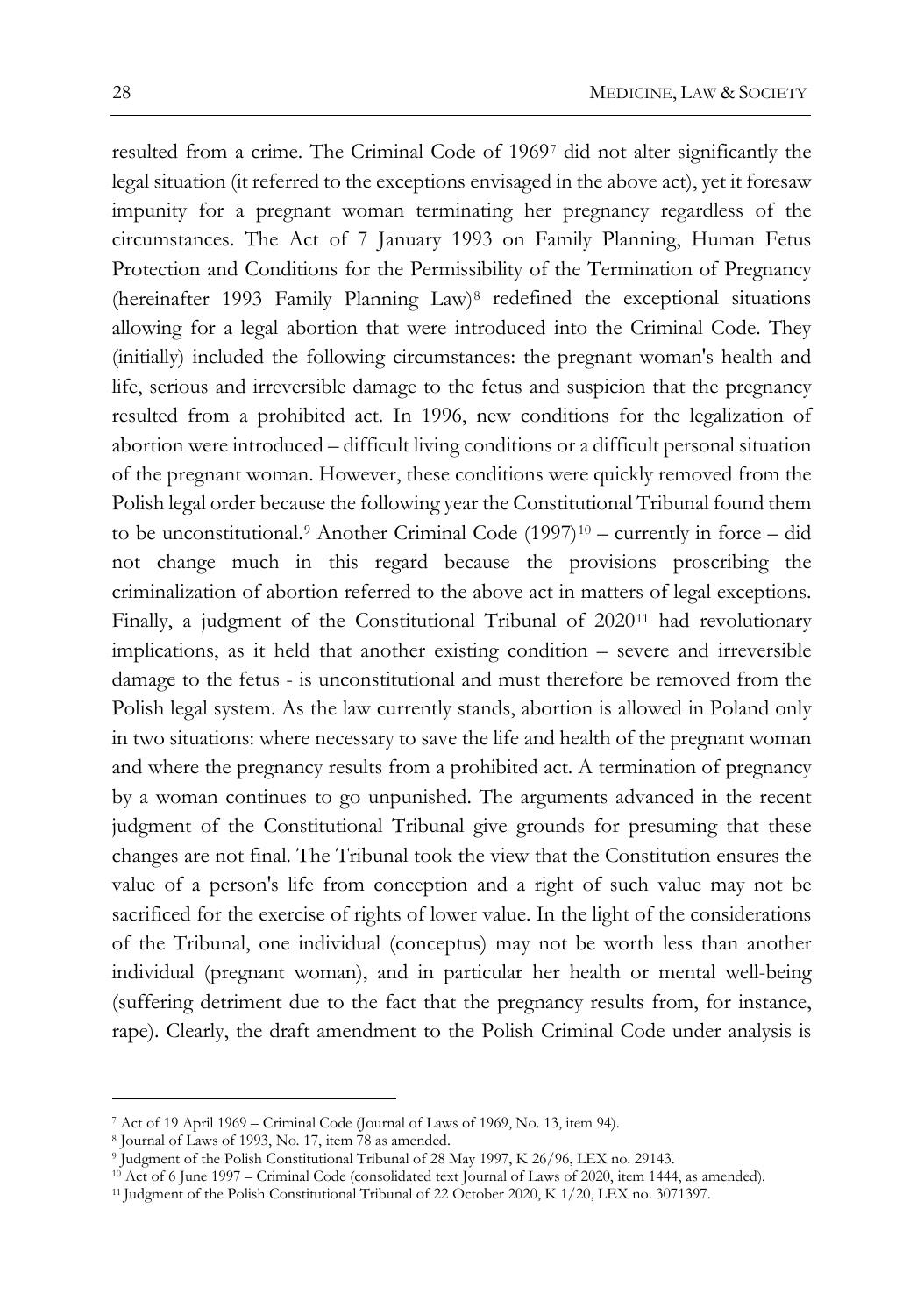consistent with the interpretation of the Polish Constitution announced by the Tribunal.

# **3 Criminal Law Consequences for Women for Intentional Crimes Against Life and Health**

The draft amendment envisaged adding to Article 115 of the Criminal Code (hereinafter: CC), which is a glossary of statutory terms, a new provision  $(\frac{25}{2})$ containing the following legal definition of the child: *"A child is a human person in the period of conception until reaching the age of majority; a conceived child is a child in the period until the onset of childbirth within the meaning of Article 149."* The addition of this definition, while repealing the 1993 Family Planning Law, that defines conditions for the legal termination of pregnancy, and removing Articles 152–154 (relating to illegal abortion) from the Criminal Code, has the effect that the notion of abortion – as a crime – in fact ceases to exist in the Polish legal order. Since then, a termination of pregnancy would be qualified as homicide, depending on the satisfaction of the remaining offense elements either of the basic or modified type. As intended by the proposer, a woman who chooses to terminate her pregnancy and has an abortion will have to bear full criminal liability and her only legal recourse would be to argue for an extraordinary mitigation of penalty or waiver of its imposition.

In essence, the Polish legislator provides for the possibility of bearing criminal liability on the basis of the Polish criminal act for a crime committed abroad only in situations where the committed prohibited act constitutes a prohibited act also in the place of its commission (that is in a foreign country). A pregnant woman could then terminate her pregnancy abroad with no fear of bearing criminal liability. However, there are cases where a pregnant woman could be held liable for a homicide of the conceptus even where the termination occurs abroad. This would occur where, as a result of a termination of pregnancy abroad, a financial benefit was achieved, even indirectly, on the territory of the Republic of Poland.

Upon the entry into force of the draft amendment, a perpetrator that terminates a pregnancy will most often fulfil the elements of the crime of homicide of the basic type (Article 148 § 1 CC: *"Whoever kills a human person shall be subject to a penalty of deprivation of liberty for no less than 8 years, a penalty of deprivation of liberty for 25 years or a penalty of deprivation of liberty for life*"). A mother who would commit this act personally,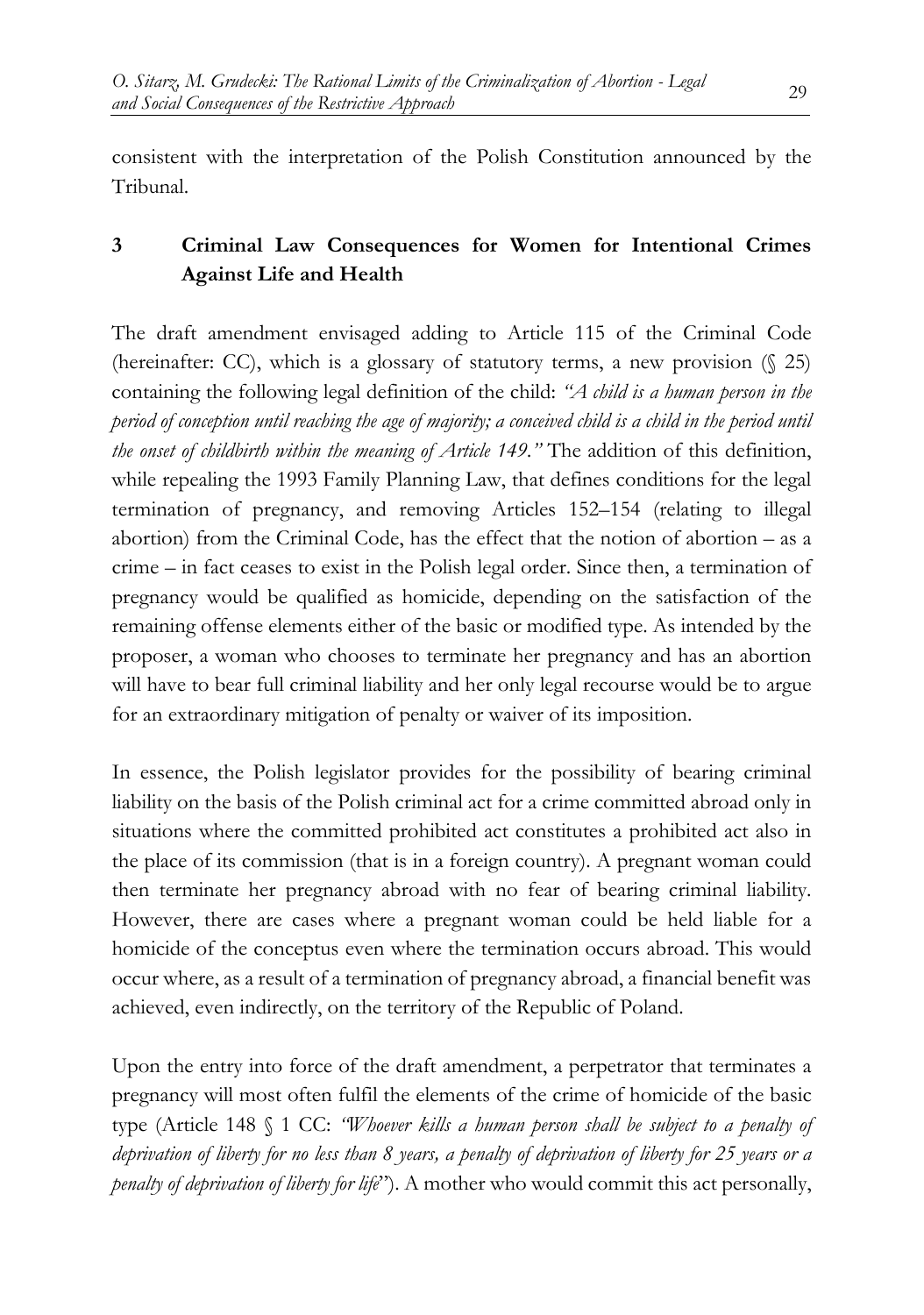for example by taking abortifacients, would be liable for the individual perpetration of this act. By contrast, where she terminated the pregnancy with the help of a doctor, she would be liable for incitement to commit homicide.

In both cases, the woman's liability may be mitigated pursuant to Article 148 § 5 CC, which provides that the court may apply an extraordinary mitigation of penalty or waive its imposition. Choosing to make use of this benefit of the law, the proposer was motivated by the lesser degree of guilt of the woman who decided to terminate her pregnancy. This is borne out, among other things, by the substantiation of the draft in which attention is drawn to the pressure exerted on many women who are induced to kill the conceptus. The proposer does not seem to be aware that it is not only pressure from third parties that can lead to a reduction in the degree of the pregnant woman's guilt. A woman who chooses to have an abortion is always in an anormal motivational situation in which compliance with the law is difficult. The need to carry, give birth to and raise an unwanted child (for example resulting from a prohibited act or having genetic defects) may bring strong pressure on the woman's psyche and make it much harder for her to comply with the law, namely to carry the child to term and give birth. Were the court to apply an extraordinary mitigation of penalty for the crime of homicide, the minimal level of a penalty of deprivation of liberty imposed on the woman would be two years and eight months (Article 60 § 6 item 2 in conjunction with Article 148 § 1 CC), and the maximum – seven years and 11 months. It would not be possible to suspend conditionally a penalty of deprivation of liberty of such length, given that pursuant to Article 69 § 1 CC, this probationary measure may be imposed only in case of a person sentenced to a penalty of imprisonment not exceeding one year.

Bearing criminal liability, even resulting ultimately in a waiver of penalty, is an extremely severe consequence for a woman who chooses to terminate her pregnancy. The court may waive the imposition of penalty only once the criminal proceedings are conducted and guilt for the committed crime is assigned to the perpetrator in the procedural sense. A mother who terminated her pregnancy and in relation to whom the court chose to waive the imposition of penalty remains a person convicted of homicide with all the negative attendant consequences, except for the need to serve a criminal penalty. Apart from the life-long social stigma and condemnation by the state resulting from the conviction, the woman will face disadvantages due to her status of a convicted person for a year from that moment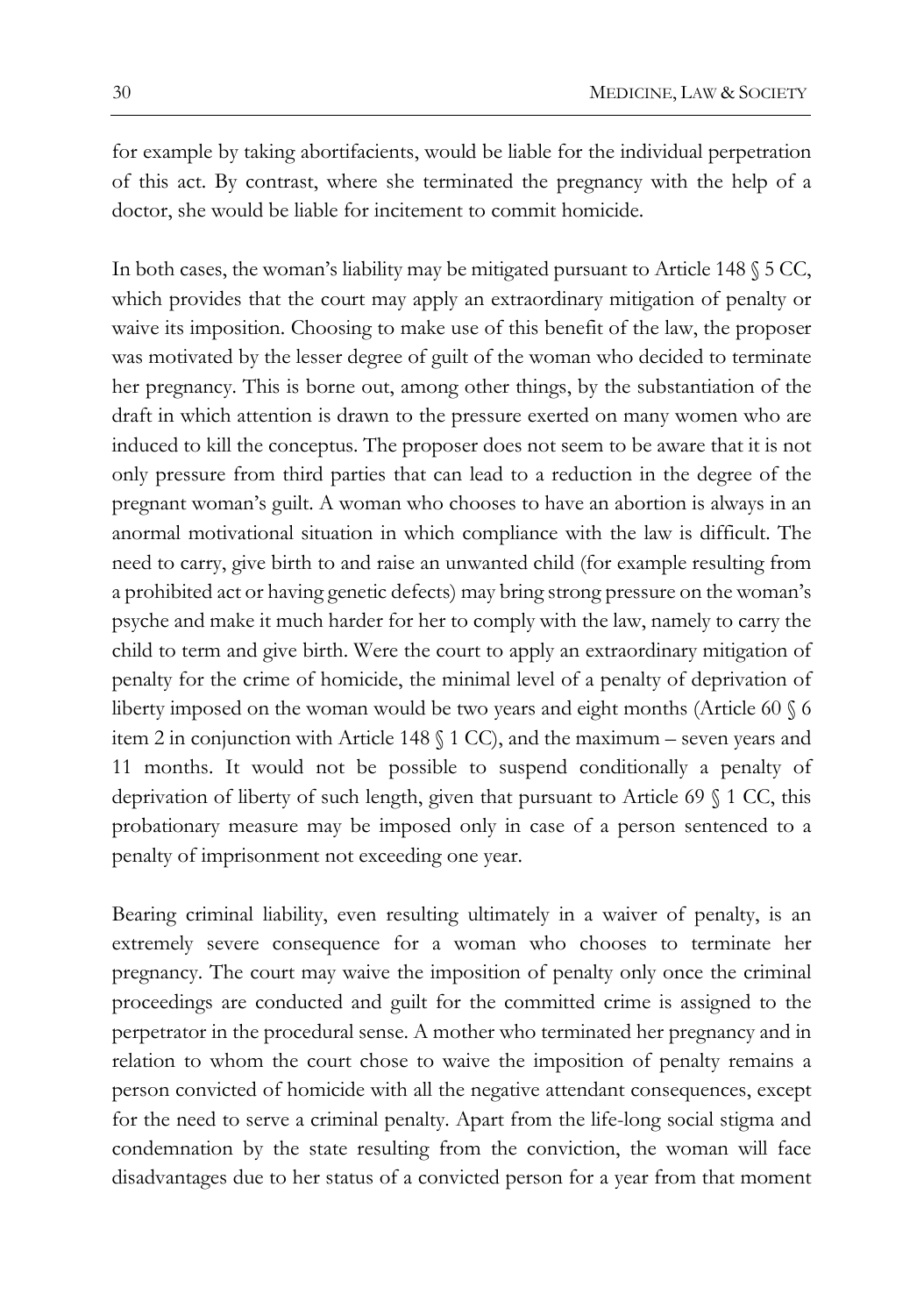until the time when her conviction is deleted (as is formally confirmed by an entry in the National Criminal Records).

Under the Polish legal system, even a person who has attained 15 years of age may be subject to criminal liability for his/her act if it is expedient due to the circumstances of the case and due to the degree of the perpetrator's development, characteristics and personal conditions (Article 10 § 2 CC). A fifteen-year-old person may also be liable to a penalty of imprisonment, but its upper limit cannot exceed 15 years because the Polish criminal law makes it impossible to impose a sentence of life imprisonment on a person who was under 18 years of age at the time of commission of the act, and also limits the maximum statutory penalty imposed on a person who has not attained 17 years of age at the time of commission of the act to two-thirds.

Under the Polish legal system, prescription of criminality of homicide occurs after the expiry of 30 years. A woman who terminated her pregnancy would have to live in a state of uncertainty about her fate during this time. In case of being sentenced to a penalty of imprisonment, the deletion of conviction would take place ten years after its completion or remission, or prescription of its enforcement. By contrast, were she to be sentenced to a penalty of deprivation of liberty not longer than three years (for example in case of an extraordinary mitigation of penalty), then upon her request the court might order a deletion of conviction after the expiry of five years, provided that she obeyed the legal order during that period. Until that time, she would have to face the disadvantages of the status of a person convicted of a crime.

The proposer admits, by the construction of the postulated provision of Article 148 § 5 CC, the possibility of qualifying the act consisting in a termination of pregnancy by a woman under Article 148 § 4 CC, which penalizes the so-called murder in the heat of passion. In such a case, punishment would consist of a penalty of imprisonment between one and ten years. The elements of this privileged type of offense are satisfied by a person who kills a human person under the influence of intense agitation justified by the circumstances. Given that intense agitation is considered in the Polish case law to be a physiological affect taking a sudden and violent course, strong enough to cause the domination of the emotional sphere over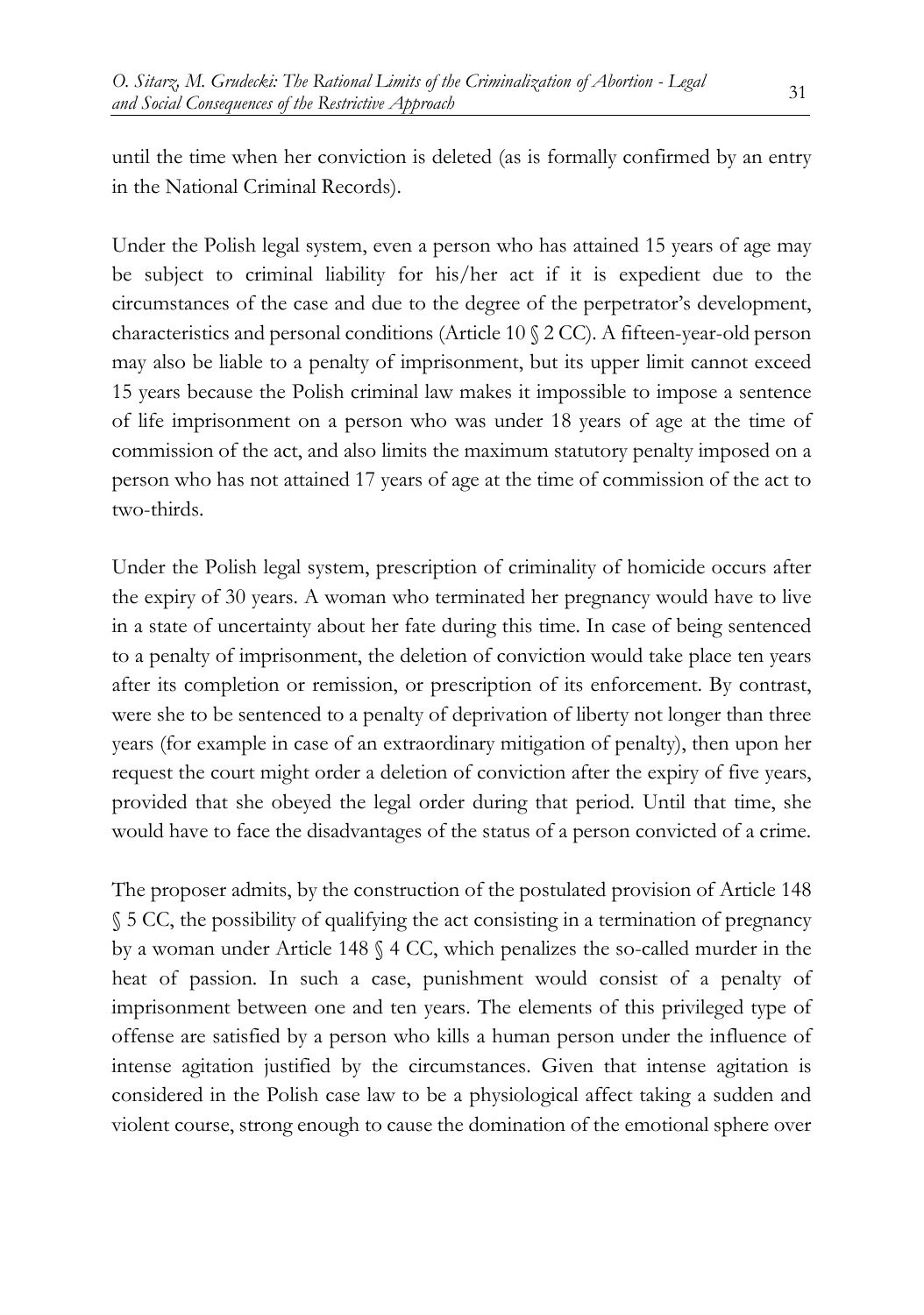the intellectual one,<sup>[12](#page-7-0)</sup> it seems doubtful whether the qualification under Article 148 § 4 CC in relation to a woman terminating her pregnancy would be a measure often adopted by the judicial authorities. This argument is reinforced by the fact that intense agitation would have to be justified by the circumstances.

An affect is an almost involuntary reaction; it is an impulse to engage in illegal behavior that is particularly difficult to stop.[13](#page-7-1) An affect may occur, for instance, in a situation where a woman, surprised by the news about her pregnancy, decides to take abortifacients, or where the pregnancy is terminated after receiving information about genetic defects of the fetus. It is unclear whether such cause of affect could be deemed to be justified, thus partially forgivable, in the light of objective criteria and the moral norms prevailing among the public, and consequently result in the acceptance of qualification under Article 148 § 4 CC.[14](#page-7-2)

As discussed above, the draft foresees the removal of the two remaining *de lege lata*  conditions under which the termination of pregnancy is legal. In the event of its entry into force, conflicts of rights in the form of the right of the conceptus to exist and the mother's right to life will have to be settled on the basis of the general provisions of the Criminal Code relating to such conflicts. The introduction of the provisions in question into the Polish legal order will imply that the existence of the conceptus will surely constitute a legal right of the same value as human life. These rights may come into conflict with each other in some situations. In a tubal pregnancy, for example, the development of the conceptus is a threat to the mother's life and no methods have thus far been developed to save both of these lives (Pilch, 2013, pp. 51–53). It is possible to save only the mother's life because if no spontaneous fetal death occurs, or no further medical steps are taken, the fallopian tube will rupture, causing the death of both the woman and the conceptus (Pilch, 2013, p. 53).

It should be considered whether the conditions for the state of higher necessity laid down in Article 26 § 2 CC are actualized in the factual state outlined above; that is, whether a legal right in the form of the woman's life is under direct threat that cannot be averted otherwise than by sacrifice of a legal right in the form of the existence of

<span id="page-7-0"></span><sup>12</sup> Judgment of the Court of Appeal in Białystok of 18 July 2019, II AKa 119/19, LEX no. 2766154.

<span id="page-7-1"></span>**<sup>13</sup>** Judgment of the Polish Supreme Court of 14 April 2011, II KK 71/11, LEX no. 794969.

<span id="page-7-2"></span><sup>14</sup> Judgment of the Court of Appeal in Cracow of 10 December 2013, II AKa 241/13, LEX no. 1403740.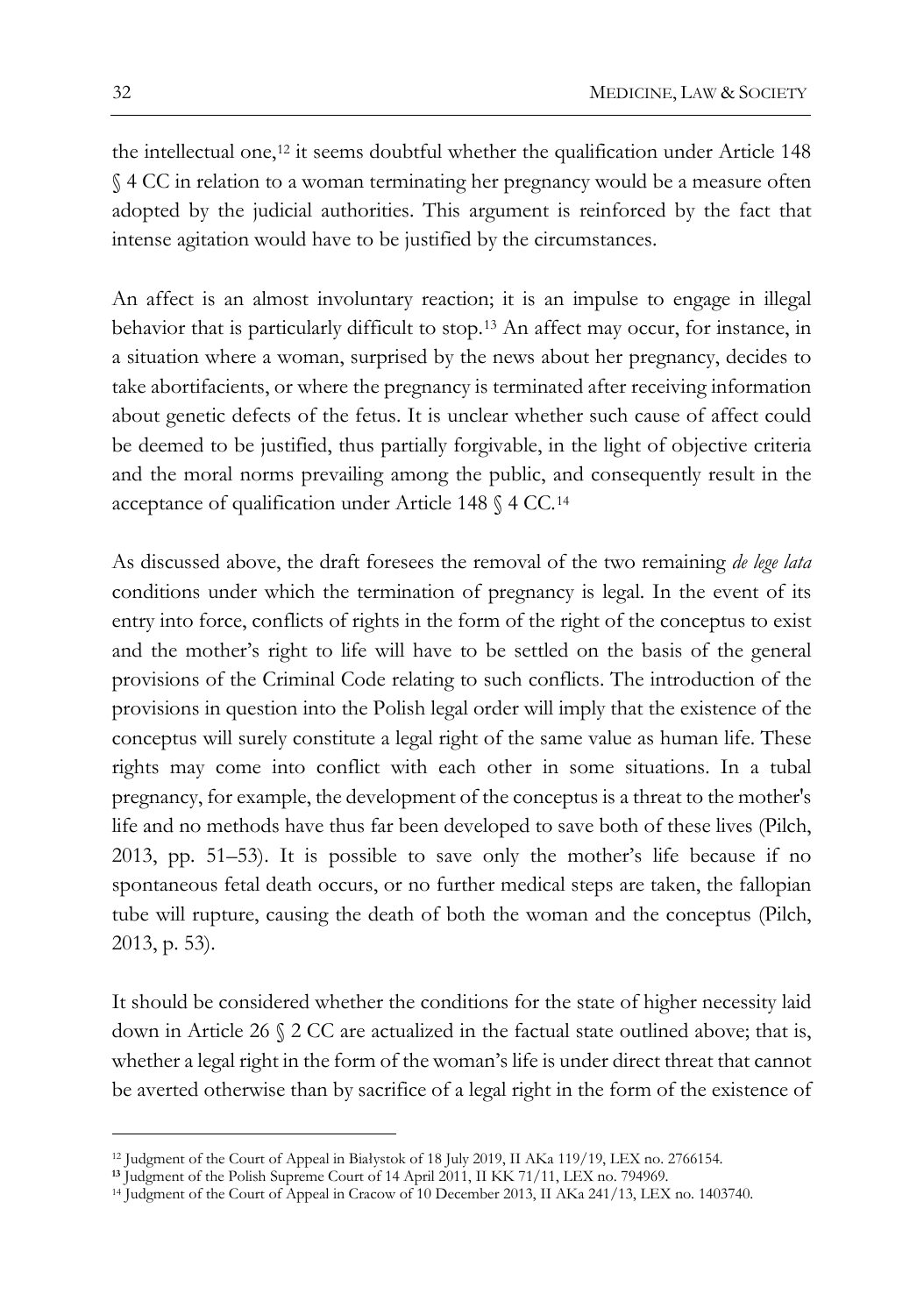the conceptus – in the opinion of the proposer, a right of the same value. Given that between 47 to 82 percent of ectopic pregnancies spontaneously resorb, many physicians may choose not to perform surgery or not to apply pharmacological procedures that result in a removal of the conceptus (Sowa et al., 2015, p. 311). In some cases, the gynecologist may instead conduct a clarification procedure consisting of closely observing clinical symptoms and some baseline parameters (Sowa et al., 2015, p. 311). In such situations, the threat to the woman's life may be deemed to be indirect, and any potential termination of pregnancy may then not be justified by a state of higher necessity. However, this is not a procedure that guarantees full safety to the woman because the currently used diagnostic methods do not provide a basis for an unambiguous diagnosis and differentiation between pregnancy with a ruptured and non-ruptured fallopian tube (Knafel et al., 2009, p. 737).

Another example of a situation where continuing the pregnancy may pose a risk to the woman's life is the case where the pregnant woman suffers from pulmonary hypertension. The mortality rate of pregnant women suffering from this disease ranges between 30 to 50 percent (Bassily-Marcus et al., 2012, p. 1). In the light of the views expressed by some conservative doctrine representatives, this percentage is lower and the pregnancy may be successful with proper diagnosis and therapy (Banasiuk et al., 2018, p. 201). These discrepancies may lead some doctors to assess the threat to the woman's life as not direct. Some may choose to terminate the pregnancy too late, not saving the pregnant woman's life on time. Similar conclusions can be drawn with regard to the cases of pregnant women suffering from coronary heart disease with complications; the risk of their death is 20 percent (Wielgoś et al., 2016, p. 94).

Even where a doctor chooses to terminate a pregnancy posing a threat to the mother's life in a state of higher necessity under Article 26 § 2 CC, the doctor's action will be marked by unlawfulness. It is clear that in such a case, the doctor rejects the life of the conceptus in order to save the mother's life and thus satisfies the offense elements of the prohibited act under Article 148 § 1 CC without the occurrence of any circumstances legalizing this type of behavior. For this reason, the ability to act in necessary defense is actualized on the part of other natural persons in order to counter an unlawful and direct attack on the existence of the conceptus carried out by the doctor and the mother. In extreme cases, this may lead to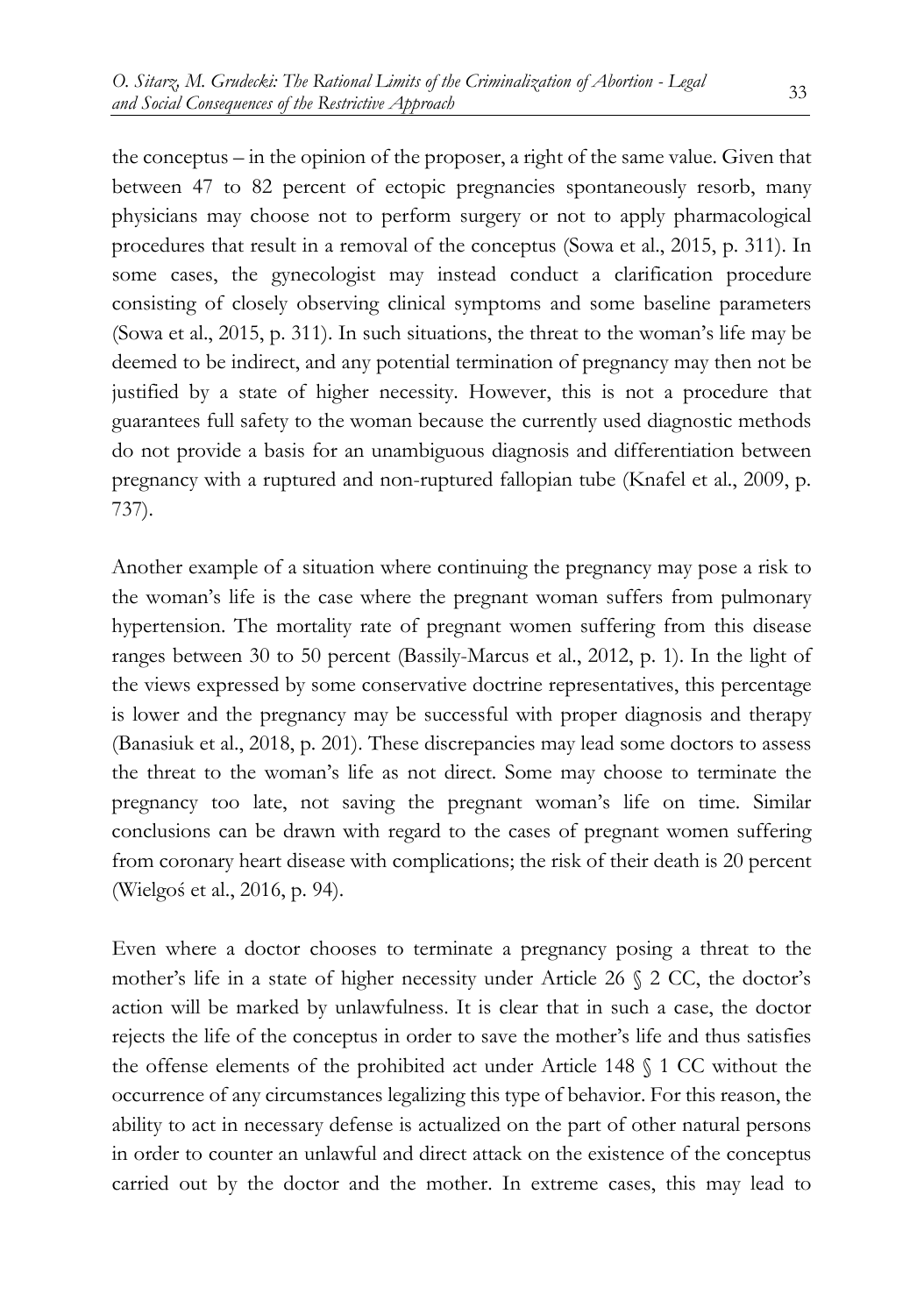abducting and holding the woman so that she is unable to have an abortion, or restraining the gynecologist, or even causing damage to the doctor's health.

Although it seems obvious, it should be emphasized that in the event of the entry into force of the provisions in question, the Polish legal order will contain no regulation justifying an act consisting of a termination of pregnancy resulting from a prohibited act (for example the crime of rape or incest). A conflict between the existence of the conceptus and the woman's freedom from giving birth to a child resulting from a prohibited act will be settled by way of criminalization each time in favor of the conceptus.

In the event of the entry into force of the draft in question, criminal liability for one of the forms of acting as an accomplice in the commission of the crime of homicide will be incurred not only by the mother or doctor performing the abortion, but by all those who cooperate with the pregnant woman in the termination of pregnancy. A mother who solely commits the act, for example by means of taking abortifacients, would be liable for individual perpetration, whereas in the case where she had an abortion with the assistance of a doctor, she would be liable for incitement to commit homicide. The doctor would be liable either for the commission of a crime under Article 148 § 1 CC in the form of individual perpetration (if he performed the abortion), or for assistance to commit that act (if the doctor advised the pregnant woman of a method of killing the conceptus). The offense elements of the crime of assistance to homicide would also be satisfied by anyone who would in any way make it easier for a woman to abort a child, for instance, by recommending a doctor who would perform such a procedure in Poland, as well as anyone who would strengthen her intention to do so (mental assistance). Further, anyone who would induce a woman to terminate her pregnancy would be liable for either incitement to kill the conceptus (if the pregnant woman decided to use abortifacients independently) or for incitement to incitement (so-called chain incitement) if the mother decided to have an abortion. Under the Polish criminal law, incitement and assistance are in essence both equally punishable within the limits of the statutory penalty attached to perpetration. The court may apply an extraordinary mitigation of penalty only in case of assistance. The deterring effect of a severe sanction for homicide (penalty of deprivation of liberty for a term not shorter than eight years, penalty of deprivation of liberty for a term of 25 years or for life) would thus result in the reluctance to provide any help to a pregnant woman who contemplates a termination of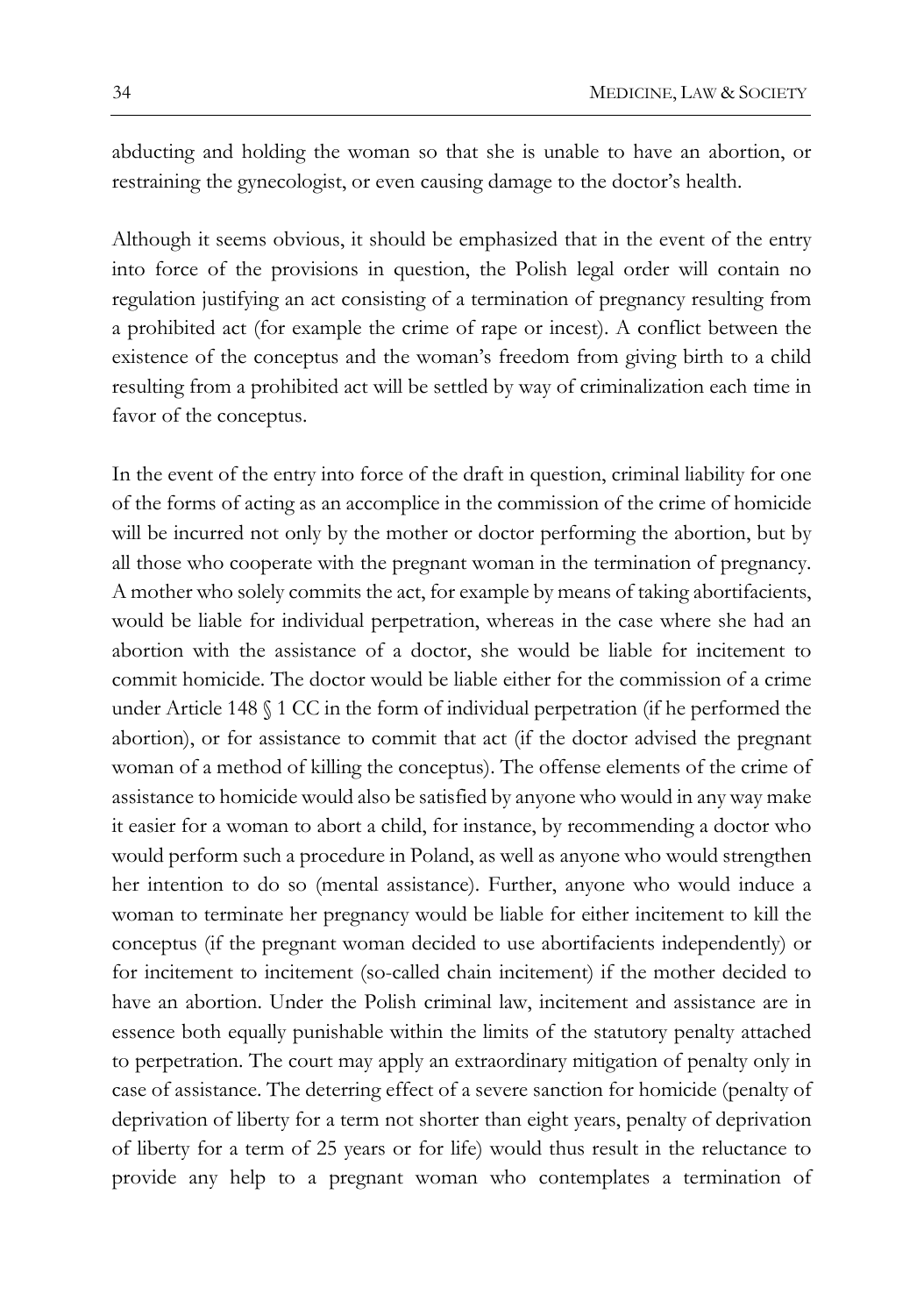pregnancy. In the case of a relationship of dependence between the mother and a person inducing her to abort the conceptus (for example a husband-wife relation), where the influence took a more decisive form than inducing (order), that person could even be liable for homicide in the form of ordering the perpetration.

The additional repressive nature of the proposed amendment is related to the wording of the norms imposing in the Polish legal system the obligation of denunciation of certain crimes of the highest general degree of social harmfulness – including homicide. The criminal liability for a failure to comply with the obligation of denunciation would apply to all those who had reliable information on an act consisting of an attempted or performed abortion, that is a felony of homicide, and did not immediately notify the authority appointed to prosecute crimes. As intended by the legislator, the conduct of those who failed to notify the authorities for fear that they or their loved ones could bear criminal liability would be exempt from criminal liability on general principles. For instance, liability for the act under Article 240 § 1 CC would not be incurred by the husband of a woman who decided to have an abortion, although it cannot be ruled out that mental assistance in the crime of homicide could be ascribed to him if he strengthened his wife in her decision. By contrast, such liability could be incurred by a friend or fiancé if they previously did not assist or induce the woman (or it cannot be proven), yet they knew of the abortion.

Significantly, the Polish legislator has intended for some time to criminalize preparation for the crime of homicide (Kokot, 2020, p. 112; Bek, 2020, p. 34). Provided that this intention is ultimately accomplished and the draft amendment to the anti-abortion law under analysis enters into force, women will incur criminal liability for the mere creation of conditions for an attempted termination of pregnancy. A pregnant woman will satisfy the offense elements of preparation for the crime of killing the conceptus when, for instance, she starts investigating the possibilities or ways of aborting a fetus in Poland, as well as when she comes into possession of abortifacients. The offense elements of preparation in the form of entering into an agreement will also be fulfilled by the doctor who agrees to perform an abortion.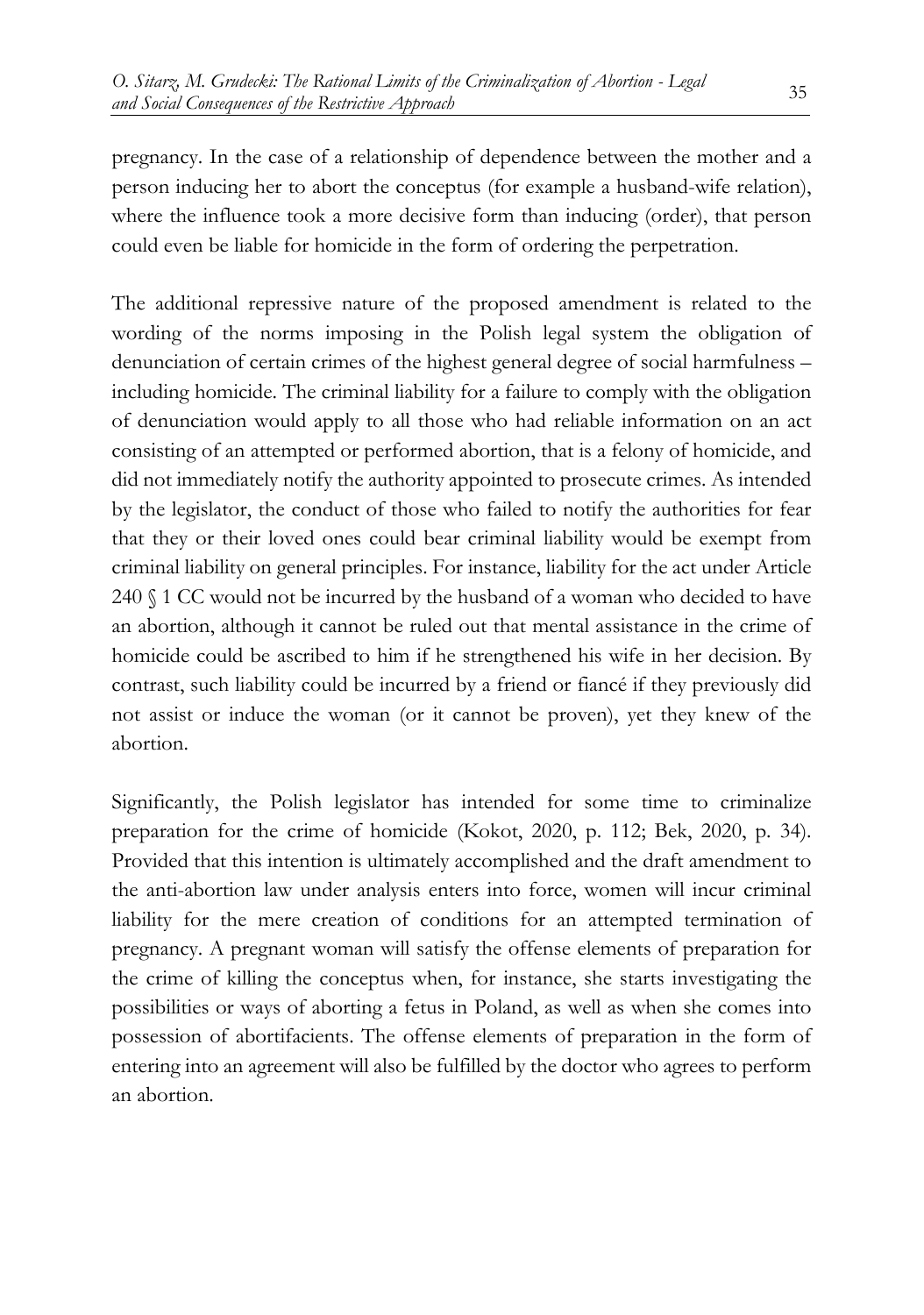Apart from the provisions criminalizing the effective termination of pregnancy, the draft amendment under analysis introduces criminal liability for causing serious and medium bodily harm to the conceptus, excluding criminal liability only for an unintentional act committed by the mother. It appears that a legal qualification based on the types indicated above would nonetheless be uncommon, given that the pregnant woman does not intend to inflict bodily harm on the fetus, but wishes to remove it entirely. This qualification could be adopted in a situation where the termination of pregnancy fails and the conceptus suffers bodily harm during the medical procedure. Then the woman would be held liable for an attempt to kill the conceptus qualified cumulatively with causing bodily harm to the conceptus. Taking into account the construction of conditional intent that enables the commission of any intentional crime (including causing bodily harm – severe or medium) by a person who foresees that possibility and accepts it, there is a risk of criminal liability for third parties who provide a pregnant woman with alcohol or cigarettes. This possibility will arise where the perpetrator is aware that the woman is pregnant and accepts the fact that such conduct will cause bodily harm to the conceptus.

Moreover, the proposer foresees the possibility of holding criminally liable anyone who exposes the conceptus to the direct risk of loss of life or severe bodily harm. In a case where the mother is the perpetrator of an intentional act, the court could apply an extraordinary mitigation of penalty or waive its imposition. Conversely, where the act was unintentional, she would not be subject to a penalty. The proposed draft amendment could lead to the criminalization of various socially harmful behavior undertaken by pregnant women, such as drinking alcohol or smoking, as well as socially irrelevant behavior that is potentially dangerous for pregnant women – mountain climbing, skiing, parachute jumping or bungee jumping. Further, it cannot be excluded that the persons who exposed the pregnant woman (including the conceptus) to the danger by providing a rope for bungee jumping or enabling a parachute jump, or even skis or ski-related equipment, will also be held criminally liable. This criminalization gives rise to reasonable doubts in the light of the principle of proportionality under Article 31 item 3 of the Constitution of the Republic of Poland, in particular taking into account the requirement of the need to introduce a criminal ban in order to eliminate an undesirable phenomenon.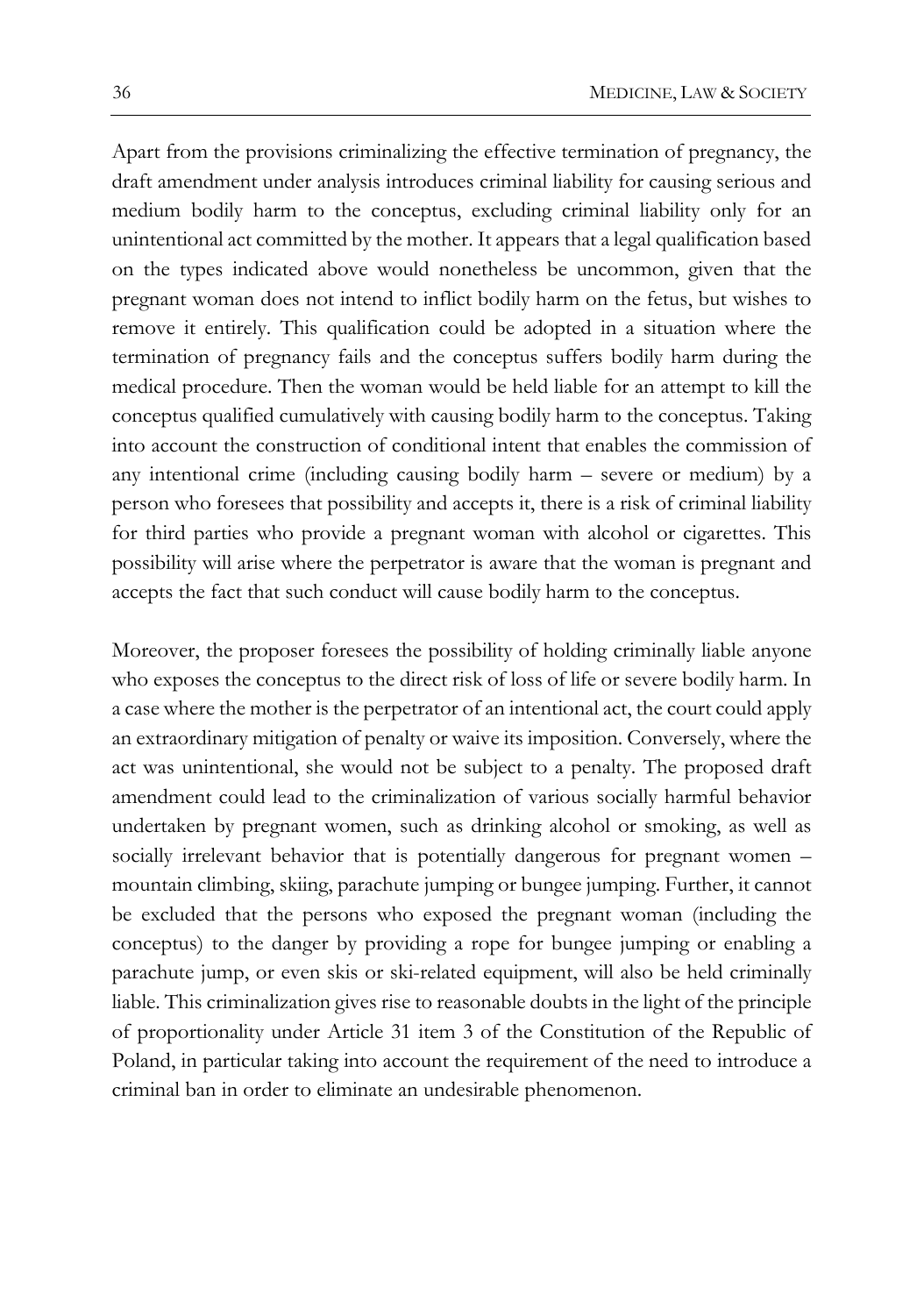# **4 Unintentional Causing the Death of the Conceptus in the Light of the Proposed Amendments**

*De lege lata*, the provisions relating to abortion did not foresee criminal liability for an unintentional termination of pregnancy, regardless of the role played by a given person in the event. Consequently, the careless behavior of the pregnant woman, a doctor or another third party, leading to the death of the conceptus is not a crime.

The repeal of the abortion provisions of the Criminal Code and the view that a human person is an individual from the moment of conception will activate, inter alia, the provision of Article 155 CC for the assessment of careless behavior during pregnancy. The draft foresees that it will have the following wording: "§ 1 Whoever unintentionally causes the death of a human person shall be subject to a penalty between 3 months and 5 years. § 2 A mother of a conceived child who commits the act defined in § 1 to the detriment of such child shall not be subject to a penalty." This way the occasionally expressed call for the introduction of criminal liability for an unintentional termination of pregnancy will be put into practice (Postulski, 2009). This crime will be referred to in legal language as the unintentional causing the death of a human person. In the light of the provision in question, the mother of a conceived child shall be exempt *ex lege* from criminal liability. It must be highlighted that the legal construction adopted by the proposer means that she commits a crime (of unintentional causing the death of her child), yet she may not be held criminally liable for that act.

The proposer referred in the substantiation to a specific exception envisaged in Article 155  $\S$  2 in very enigmatic terms. It is indicated only that "In a situation where the mother of a conceived child is the unintentional perpetrator of the acts described in Articles 155 (...) CC, the draft provides for the exclusion of the possibility of punishing her by using the phrase: 'not subject to a penalty'. This exclusion applies to unintentional forms of acts, which, as a rule, consist in a failure of the mother of a conceived child to observe the caution required of a person in her condition." The question arises what rationale was behind the adoption of that solution in view of the fact that a mother causing the death of her already born child bears the same liability as any other person who causes such effect. It appears that this is not a case of diminished guilt resulting from the social pressure indicated above. Such pressure may provide the motivation to undertake a specific intention, but not to breach the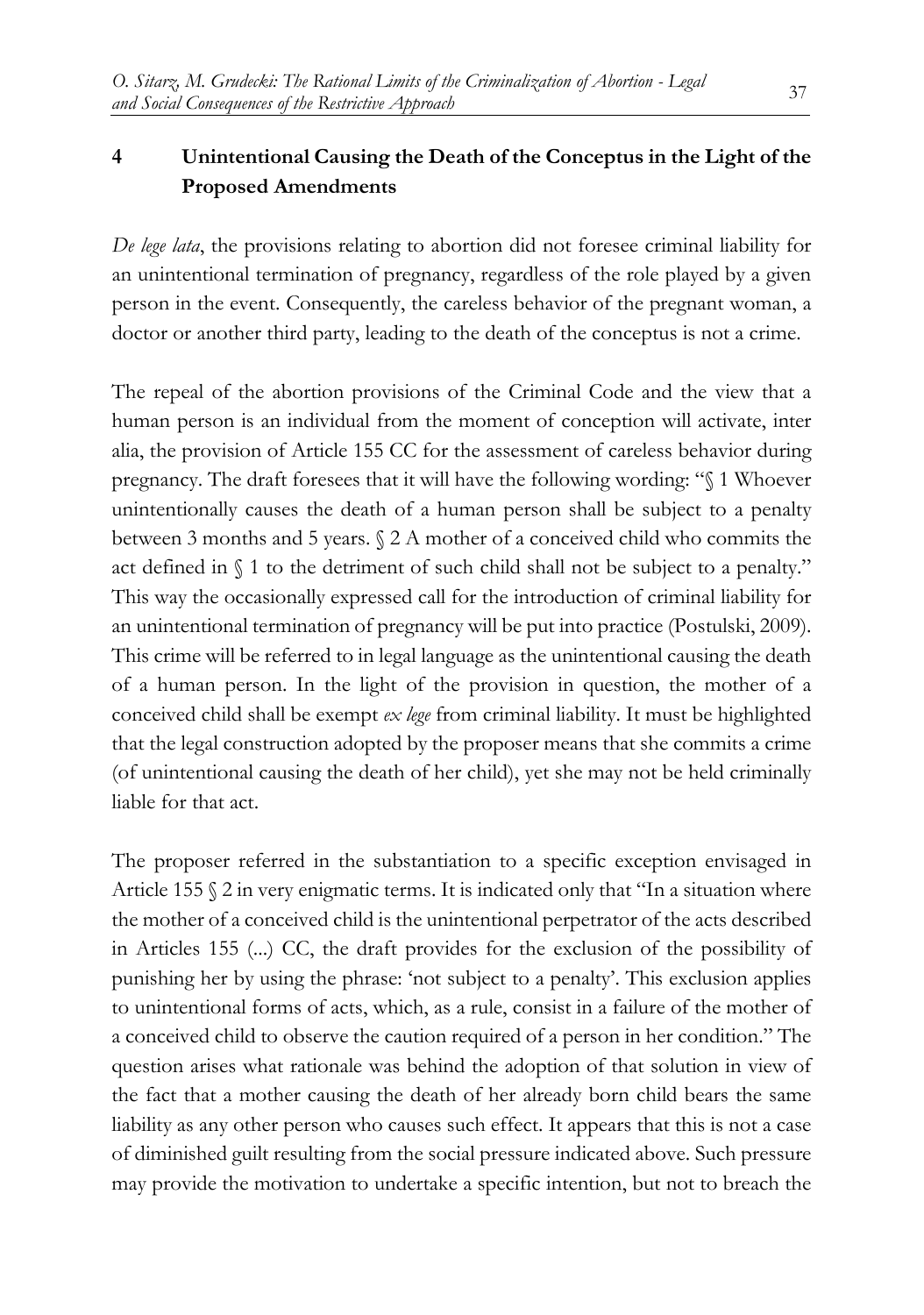precautionary rules. Is it thus an issue of diminishing the guilt at the level of cautious behavior of a pregnant woman because of the condition she is in? It is clear that pregnancy is associated with the so-called hormone storm causing various psychological disorders (Trifu et al., 2019), which may incline the legislator to mitigate or exclude criminal liability. Suffice it to recall that English law has a provision that envisages more lenient criminal liability for infanticide, which the legislator links to mental instability due to the process of lactation.[15](#page-13-0) However, such an interpretation of the provision raises the question why the lack of mental balance does not lead to an exemption from criminal liability with regard to other unintentional crimes committed by a woman during pregnancy – for example related to her older children. The indicated doubts may suggest that it is the intentional termination of pregnancy by a woman that should lead to greater liberalization of criminal liability than her careless behavior.

The criminalization of unintentional causing the death of a conceived child raises numerous other doubts concerning, *inter alia*, a properly defined range of criminalization and interpretative issues. To begin with, there is no doubt in medicine that it is a natural biological phenomenon that spontaneous miscarriages occur during the course of pregnancy. The literature review shows that among women who know that they are pregnant, the miscarriage rate is between 10 to 20 percent, whereas among all fertilizations, approximately 30 to 50 percent (McNair & Altman, 2011). This article is not of a medical nature and this issue will therefore not be further explored (Dulay, 2020), yet it is not difficult to imagine a problem of determining whether the miscarriage that occurred was a natural (and ultimately desirable) response of a woman's body to some abnormalities, or whether it resulted instead from careless behavior of doctors or other persons. Researchers place emphasis on the fact that a miscarriage may be due to numerous reasons, not all of which can be identified. One can even distinguish a chemical pregnancy that is detected during testing, but ends in a miscarriage prior to or near the next expected menstruation (Dulay, 2020; Bourne & Condous, 2006, p. 28–29). Nonetheless, the criminal liability that a doctor faces for causing a miscarriage stemming from not

<span id="page-13-0"></span><sup>15</sup> Section 1(1) of the Infanticide Act 1938 states: *"Where a woman by any willful act or omission causes the death of her child*  being a child under the age of twelve months, but at the time of the act or omission the balance of her mind was disturbed by reason of *her not having fully recovered from the effect of giving birth to the child or by reason of the effect of lactation consequent upon the birth of the child, then, notwithstanding that the circumstances were such that but for this Act the offence would have amounted to murder, she shall be guilty of felony, to wit of infanticide, and may for such offence be dealt with and punished as if she had been guilty of the offence of manslaughter of the child."*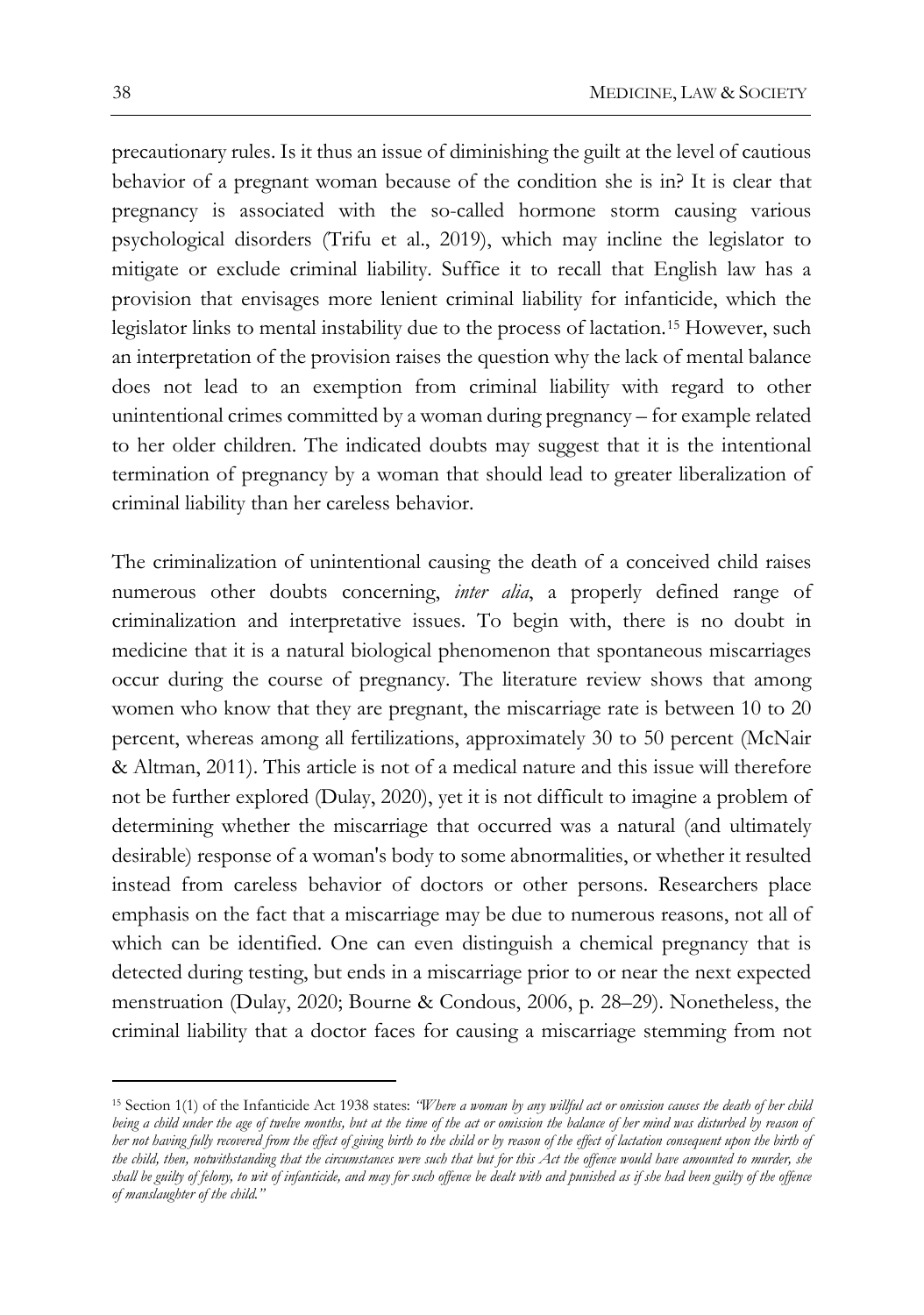exercising proper care with respect to the patient will mean that, for the doctor's own safety, recommendations given to the pregnant woman will be very (excessively?) strict, aiming to eliminate the risks of miscarriage that may be removed. Notably, in 2016, in connection with public debate on the proposed amendments in the area of legal permissibility of performing a termination of pregnancy, the Polish Society of Gynecologists and Obstetricians (PTG) expressed (Wielgoś et al., 2016, pp. 91–99), concern over the ongoing public debate on the total ban on abortion. In the opinion of PTG, the imposition of a ban on abortions with the exception of a situation of "a direct threat to the mother's life" will cause uncertainty in clinical practice as to the compliance of a medical decision with the law.

For the sake of precision of further considerations, unintentional causing the death of a conceptus may be connected with the acts or omissions of third persons. The most important issues below will be indicated on the basis of this division. In the case of a careless (active) act of third parties, it will be necessary to establish whether there is a cause-and-effect relationship to which the law gives a normative meaning between a given act and the death of a conceptus. Given that studies enumerate alcohol consumption, smoking, obesity, eating disorders, diseases and even shift work among the risk factors for miscarriage (Wielgoś et al., 2016, pp. 91–99; Arck et al., 2008), expert witnesses in the field of gynecology appointed in the course of criminal trial will face a considerable challenge.

More legal and evidential problems are created by the unintentional termination of pregnancy connected with omission. Regardless of the manner of resolution of the criminal law issue of the causality of omission, it is clear that the liability for the death of the conceptus will be ascribed to the one who had the obligation to support the pregnancy, and where the omission led to its loss. Such liable person will certainly be a doctor taking care of the pregnant woman, a nurse, and possibly a midwife. However, an important question arises as to whether the obligation to care for pregnancy also rests on the father of the child, and if so, what such obligation derives from. Regardless of the answer, the persons obliged to support the pregnancy will have to do everything possible to prevent a miscarriage under the threat of criminal liability. This conclusion in turn leads to a question whether the obligation to support a pregnancy will mean the possibility, or perhaps the necessity, of taking appropriate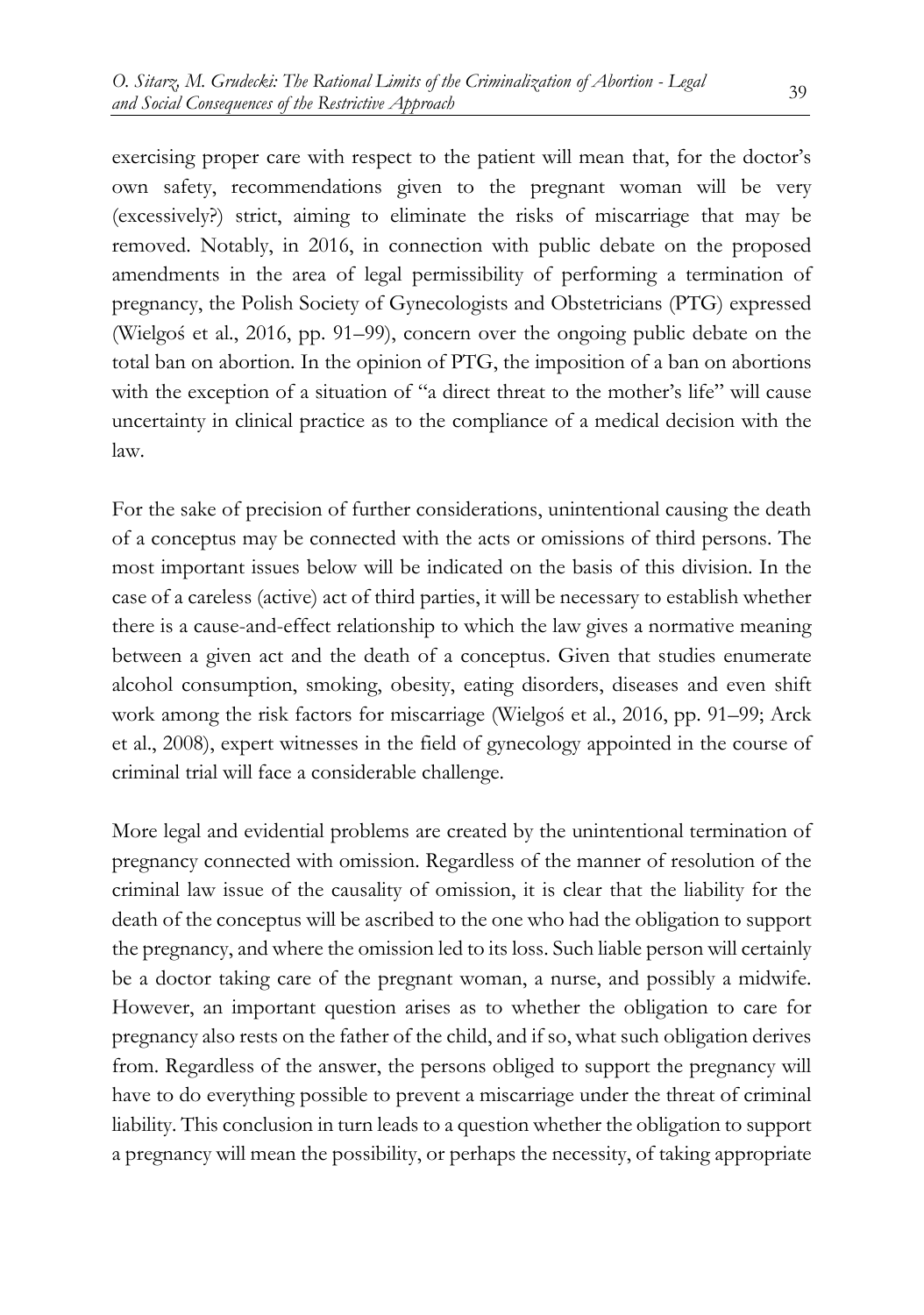steps in relation to a pregnant woman who behaves in a careless manner, posing a threat to the life of the conceptus.

In the light of the Polish criminal law solutions, persons who indirectly influenced the careless behavior of the pregnant woman resulting in a miscarriage also will be liable for an unintentional termination of pregnancy. Such liability may apply to a person who induced a pregnant woman to engage in a careless behavior, or as an employer, issued such order.

In the light of the provisions in question concerning the unintentional termination of pregnancy, it should be noted that although in the event of enactment of the draft amendment under analysis the woman will not bear criminal liability for careless behavior resulting in a miscarriage, she will be a kind of "hostage" to the extremely cautious treatment by her doctor, employer, partner, and possibly others. Although the provisions on criminal liability for unintentional causing bodily harm (Article 156–157 CC) and unintentional exposition to danger of loss of life or health (Article 160 CC), which will also refer to the conceptus, will not directly create liability for the pregnant woman, it is the criminal liability that other persons incur for the consequences defined in them that makes the argument concerning the extreme caution even more probable.

### **5 Social Consequences Connected with the Radicalization of the Criminalization of Abortion**

Describing the anticipated social effects, the proposer sees abortion as the cause of many pathologies – "Consent to killing the weakest undermines the foundations of the Republic of Poland. The moral corruption and acts of aggression that we can observe in the streets of Polish towns are the realization of the warning formulated many years ago by Mother Teresa of Calcutta: If a mother can kill her own child – what is left for me to kill you and you kill me?" In the opinion of the proposers of the draft amendment, the criminalization of abortion to the full extent "is a necessary condition for building social peace." They point out that "being open to children leads to economic recovery and, in the long term, to prosperity." It is hard to predict the consequences of future events and decisions, but the activity of a rational human being must include such element, too. This article attempts to present a brief overview of the social consequences of the proposed amendments, with particular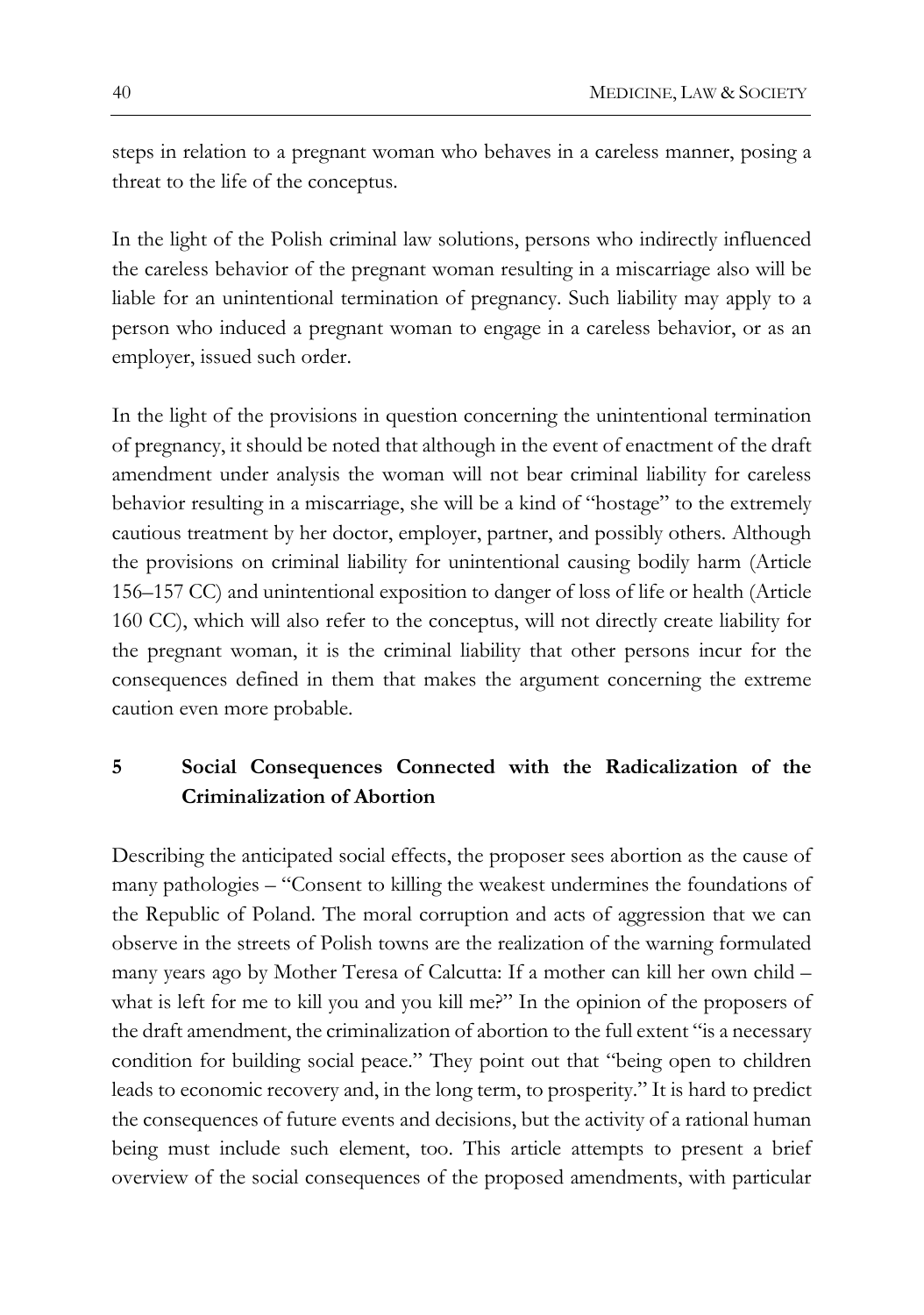emphasis on those to be borne by women. These considerations will be based on the experiences from the times when abortion was almost completely prohibited, which are described in criminological, sociological and journalistic works. The suffering of Polish pregnant women in the years 1919–1939 was movingly described by the then columnist Tadeusz Boy-Żeleński, who titled his subsequent series of feature articles "Women's Hell" (Boy-Żeleński, 1958).It is unfortunate that many of his descriptions may become reality a hundred years later. Conclusions can also be drawn from the Romanian demographic policy under the rule of Nicolae Ceauşescu, which was connected with an almost complete ban on abortion (and a practical ban on contraceptives).

No one has any illusions that a criminal prohibition will eliminate a specific phenomenon of social pathology – there will be persons who will engage in prohibited behavior despite the penalty it carries. A particularly significant increase in illegal behavior is to be expected in case of the termination of pregnancy. On the one hand, this is due to a different moral assessment of this act, as hardly any other crime evokes such radically different ethical assessments, which surely is conducive to a decision to commit an illegal act. Moreover, the reasons for a decision to terminate a pregnancy are sometimes so serious and "necessary" in practical terms that the effective criminal provision is not a sufficiently strong impediment. Illegal abortions will surely be performed in Poland. In turn, a direct consequence of abortions performed in the underworld is a breach of medical standards. A termination of pregnancy is a medical procedure that must be carried out while fulfilling appropriate standards. It requires trained personnel and ensuring the proper technical and organizational conditions, including an aseptic environment. A work by Łodyga (Łodyga, 2016) aptly illustrates what the illegal termination of pregnancy looked like when these standards were not met. Suffice it to mention that out of 37 disclosed cases relating to abortion, the woman died in as many as 15. The figures for Romania look equally bleak. Women's mortality rate in Romania as a result of abortion was the highest in Europe. In 1980, in Poland, out of 100,000 live births, the rate of that mortality was 11.7, in Czechoslovakia 9.2, whereas in Romania 132.1. In 1989, these figures were, respectively: 11.0 – 8.0 – 169.4 (Lataianu, 8). In this sense, Vladimir Trebici shows also that only between 1982 and 1988 (years for which statistical data are available), 3,360 women died, leaving 6,880 orphaned children (Lataianu, 8).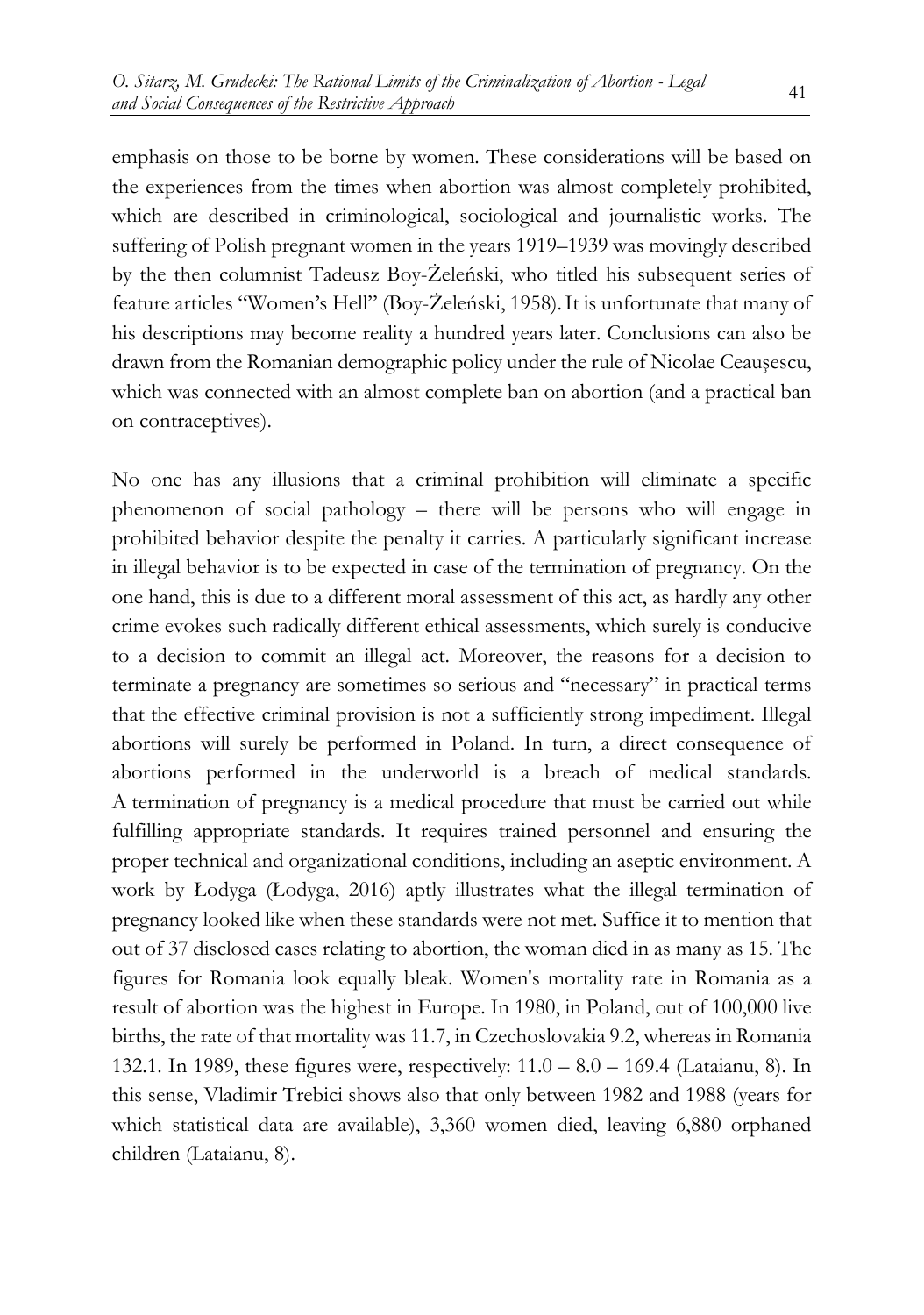A serious social consequence of the ban on abortion is an increase in the number of unwanted children. This problem became strikingly manifest in Romania where a generation of such unwanted children called (Ceausescu's babies) emerged. Some of them, born in difficult and unstable family conditions, were abandoned from the beginning in maternity hospitals, and later in hospitals for children with disabilities. In the opinion of specialists, the ban on abortions may partially account for the great number of children placed in Romanian care facilities (Lataianu, 8). Those children suffered a cruel fate, especially so regarding those placed in the country (Ducati Flister, 2013). A close analysis of data relating to children born in Romania under Nicolae Ceauşescu performed using observable background variables shows that children born after the imposition of the abortion ban had worse academic and labor market achievements than adults (Pop-Eleches, 2005). At the same time, the worsening economic situation of families led to an increase in the number of murders of small children and infanticides (Ducatti Flister, 2013, p. 294–322).

To avoid the above-mentioned consequences for future pregnant women and future (unwanted) children, women will in advance make decisions about abandoning motherhood altogether. Lacking the possibility to terminate a pregnancy due to the child's severe disease or threat to the mother's health may reinforce the decision of temporary or permanent infertility (through contraceptives or sterilization) in order to eliminate the undesirable risk, even at the cost of having no children.

Another adverse effect of the restrictive criminalization policy in this delicate area may be the emigration of young people. Even now, the ten most important reasons for emigration from Poland include more friendly public administration in target countries (Polski obserwator, 2021). Considering that the necessity of giving birth to an unwanted child may entail deficiencies in the other indicated reasons for emigration (for example earnings, comfort of life, possibility of development), a decision to leave the country may become easier. One must hope that unwanted pregnancies will not lead to another form of "escapes" – suicides of pregnant women. The number of suicides whose direct cause was an unwanted pregnancy has been on the decline to date (Wołodźko & Kokoszka, 2014; Surkan et al., 2018), yet at the beginning of the 20th century, abandoned pregnant women often took that step. A pregnant woman who will not want to or, in her opinion, will not be able to give birth to a child will face loneliness in solving this problem if she stays in Poland. The broad scope of joint criminal liability, as well as the criminalization of attempt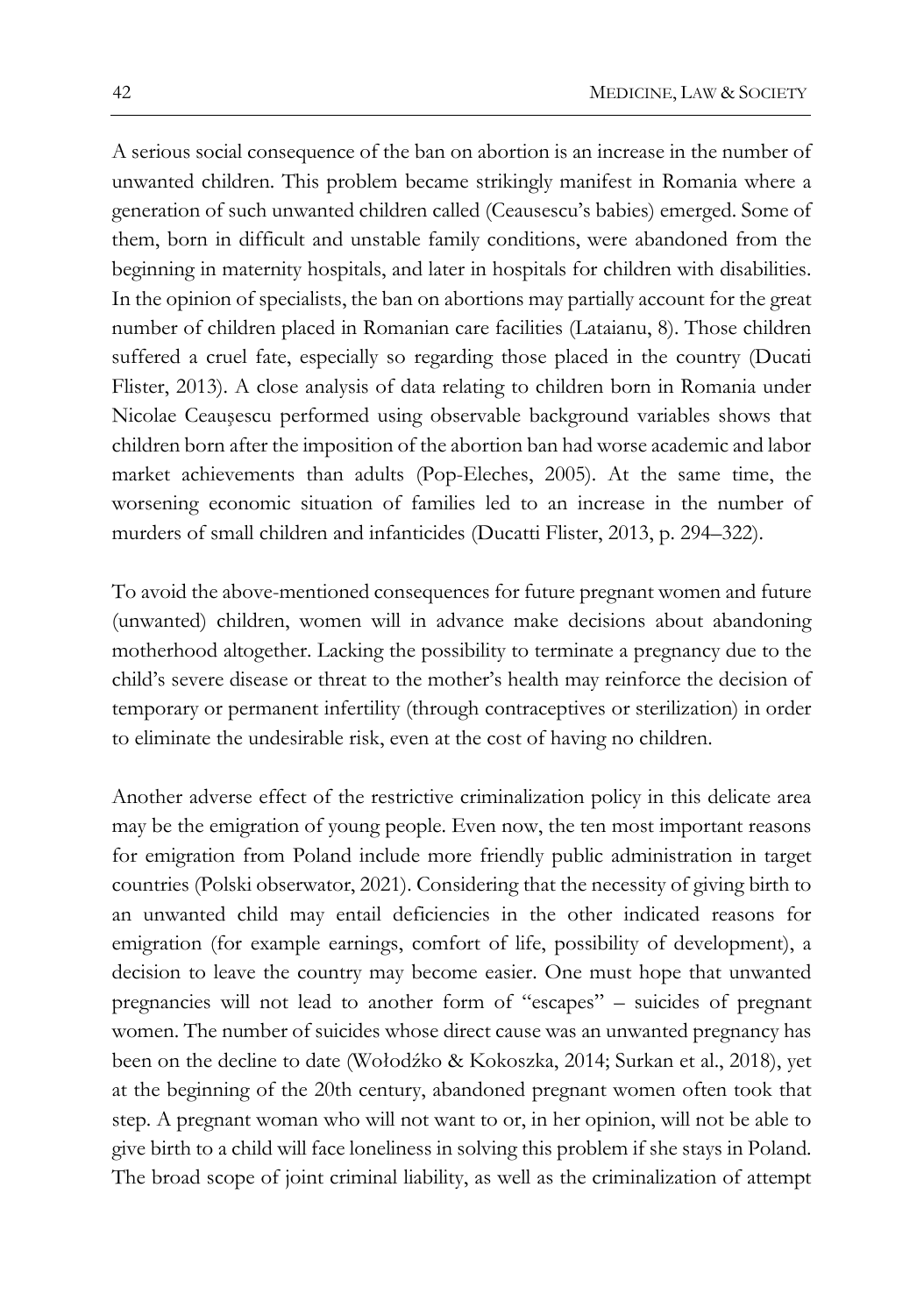and, possibly in the future even preparation, will expose her loved ones and friends to criminal liability.

For many reasons, it will also be advantageous to conceal the pregnancy until the last moment possible. The later a pregnancy is confirmed, the longer the period of time, which includes awareness of the fact that the woman is pregnant, when the provisions on intentional behavior do not "apply". It will concern the liability of both the woman and third persons. It will also be easier to exculpate unintentional behavior in the absence of awareness of the existence of pregnancy. From the perspective of health care, this approach will not serve the pregnant woman nor her child well. The concealment of pregnancy may also serve to implement the intention of infanticide. Criminologists are sure that there is a relationship between a repressive penal policy concerning abortion and the number of infanticides (Pitt & Bale, 1995; Sitarz, 2019). This problem is perceived in a similar manner in Senegal. (Gaestel & Shryock, 2017). It is argued that "*only since the Second World War has the contraceptive pill, the intrauterine device, and the legalization of abortion removed all valid excuses for unwanted pregnancy or infanticide. To the extent that these problems still exist, at least in western society, they are due primarily to carelessness, ignorance, or indifference*" (Oberman, 2004, p. 24). It is even pointed out that the technological advances that facilitate safe and painless abortion have contributed to a reduction in the number of infanticides (Sauer, 1978). Further, there is no doubt that both illegal abortions and infanticides carried out on a larger scale under such restrictive law will fill prisons with inmates for many years to come.

### **6 Conclusions**

Contrary to the claims of the proposer, the draft amendment under analysis will produce many negative social consequences that will ultimately result also in economic costs. The mere social consequences of the full criminalization of abortion indicated above do not allow for a positive assessment of the proposed amendments. The scope of criminalization from the perspective of the *ultima ratio* principle of criminal law and principle of proportionality should also be critically evaluated, regardless of the ideological views. The proposed solutions are cruel and in no way proportionate to the gravity of the act. The proposers may have been inspired by the thought of Schooyans that liberal abortion law is in fact a totalitarian regulation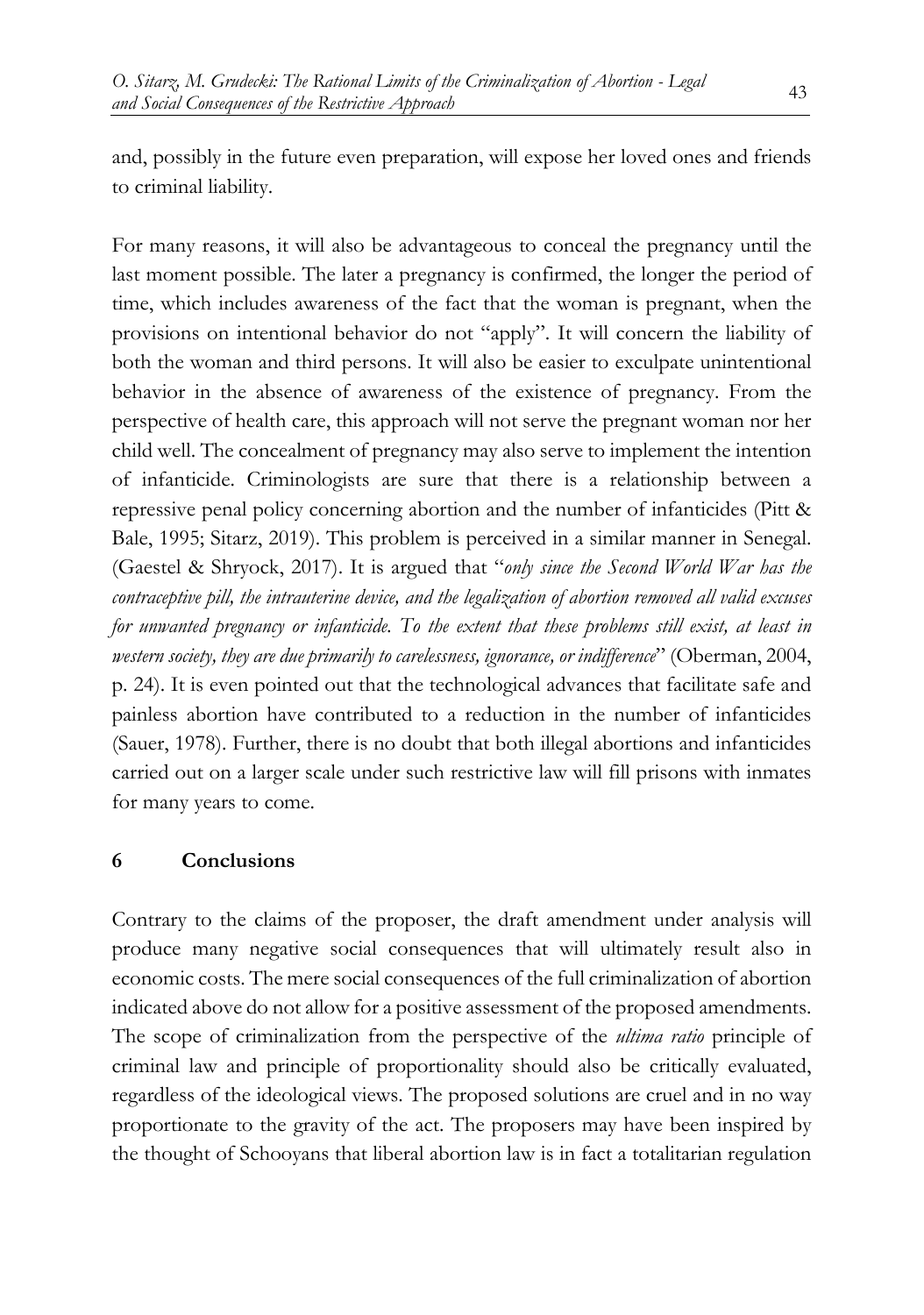that discriminates against and violates the democratic legal order (Schooyans, 1991, p. 94), but we definitely do not subscribe to this view.

It must also be accepted that contrary to the applied assumptions, the proposer did not consistently implement the plan of equalizing the legal protection of life before and after birth, as he could not do it – hence the lack of punishment of the mother for unintentional behavior and mitigation of liability for intentional behavior. Such equality at the level of criminal liability for a breach of a legal right in the form of life before and after birth may not be proposed to the full extent. Regardless of the endorsed views, it would be extremely inhumane. A declaration of equality of life in the pre- and postnatal phase must give way to social and human considerations.

We also take the view that this law will eventually prove ineffective. Although unborn children are to be in principle the beneficiaries of the new legal solutions, these children along with their mothers and third persons will be (unintended) maleficiaries of the proposed amendments to the Polish criminal law.

### **Legislation, case Law (Polish)**

Judgment of the Polish Constitutional Tribunal of 28 May 1997, K 26/96, LEX no. 29143. Judgment of the Polish Constitutional Tribunal of 22 October 2020, K 1/20, LEX no. 3071397. Judgment of the Polish Supreme Court of 14 April 2011, II KK 71/11, LEX no. 794969. Judgment of the Court of Appeal in Białystok of 18 July 2019, II AKa 119/19, LEX no. 2766154. Judgment of the Court of Appeal in Cracow of 10 December 2013, II AKa 241/13, LEX no. 1403740.

### **Legal acts (Polish)**

Act of 19 April 1969 – Criminal Code (Journal of Laws of 1969, No. 13, item 94).

- Act of 27 April 1956 of Conditions for the Permissibility of the Termination of Pregnancy (Journal of Laws of 1956, No. 12, item 61).
- Act of 6 June 1997 Criminal Code (consolidated text Journal of Laws of 2020, item 1444, as amended).
- Act of 7 January 1993 on Family Planning, Human Fetus Protection and Conditions for the Permissibility of the Termination of Pregnancy (Journal of Laws of 1993, No. 17, item 78 as amended).
- Presidential Decree of 11 July 1932 Criminal Code (Journal of Laws of 1932, No. 60, item 571 as amended).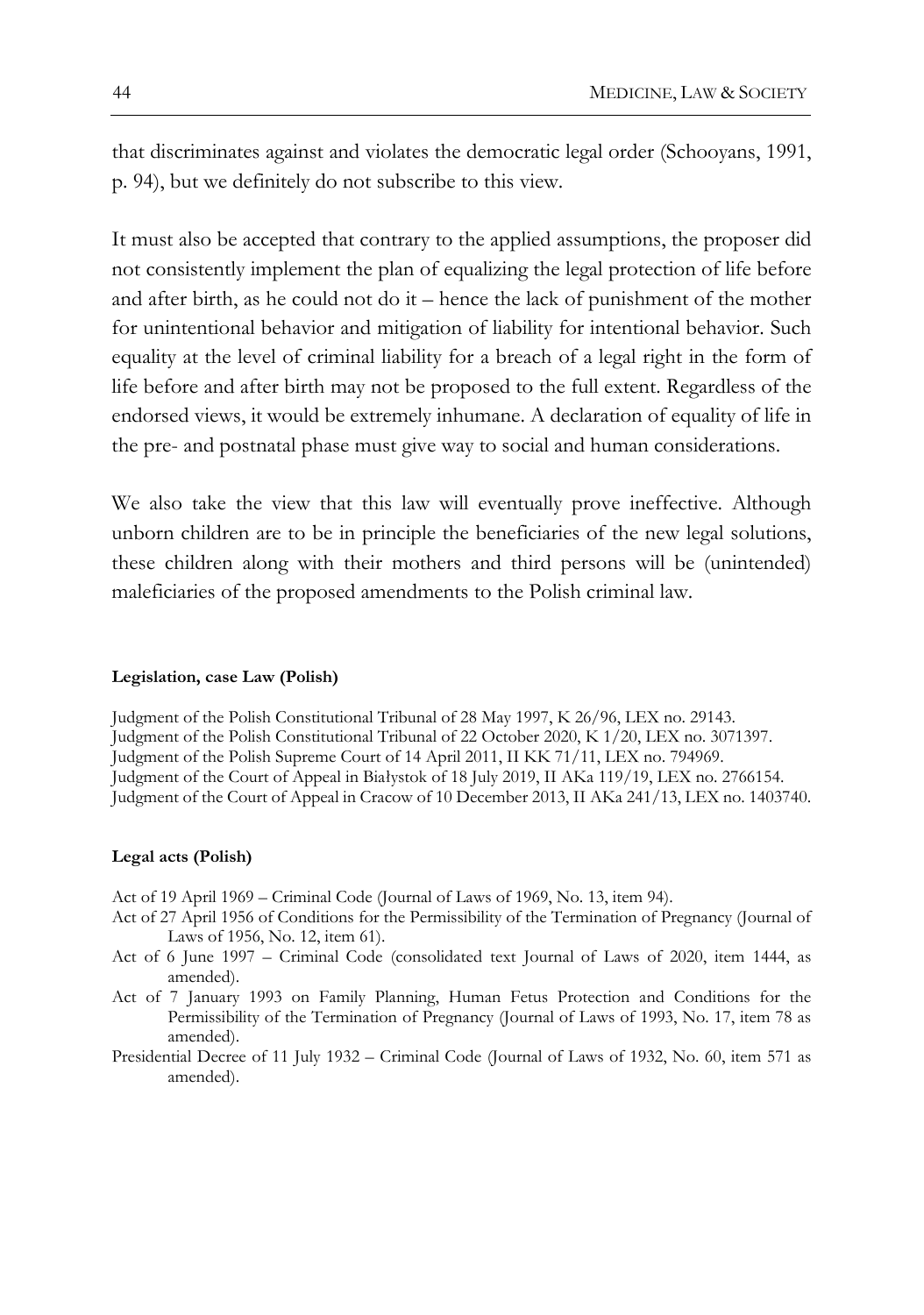#### **Websites**

- Draft act amending the act the Criminal Code and certain other acts, retrieved from: https://www.stopaborcji.pl/wp-content/uploads/2016/03/projekt\_2016.pdf (30 September 2021).
- Dulay, A. (2020). Spontaneous Abortion (Miscarriage) (2021), retrieved from: https://www.msdmanuals.com/professional/gynecology-and-obstetrics/abnormalities-ofpregnancy/spontaneous-abortion (30 September 2021).
- Państwowa Agencja Prasowa (2021). *Obywatelski projekt ustawy zaostrzający przepisy aborcyjne. Posłowie*  zadecydowali, retrieved from: https://www.pap.pl/aktualnosci/news%2C1017042%2Cobywatelski-projekt-ustawy-

zaostrzajacy-przepisy-aborcyjne-poslowie (27 December 2021).

- Polski obserwator (2021). *10 najczęstszych powodów dzisiejszej emigracji Polaków*, retrieved from: https://polskiobserwator.de/praca/10-najczestszych-powodow-dzisiejszej-emigracjipolakow (30 September 2021).
- Serwis fundacji Pro-Prawo do życia (2021). retrieved from: https://stronazycia.pl/fundacja (30 September 2021).
- Serwis fundacji Pro-Prawo do życia (2021). *List przyjaciół: Podpisy pod projektem Stop aborcji trafiły do Sejmu!*, retrieved from: https://stronazycia.pl/list-do-przyjaciol-podpisy-pod-projektem-stop-aborcjitrafily-do-sejmu/ (30 September 2021).

### **References**

- Arck, P. et al. (2008) Early risk factors for miscarriage: a prospective cohort study in pregnant women, *Reproductive Biomedicine Online*, 17(1), pp. 101–113.
- Banasiuk, J. et al. (2018) Remarks on the position of the Polish Gynaecological Society concerning the abortion ban proposed in 2016, *Zeszyty Prawnicze*, 18(1), pp. 193–224.
- Bassily-Marcus, A. et al. (2012) Pulmonary Hypertension in Pregnancy: Critical Care Management, *Pulmonary Medicine*, 1, pp. 1–9.
- Bek, D. (2020) Criminality of Preparation to Murder, *Krytyka Prawa*, 12(4), pp. 32–39.
- Bourne, T. & Condous, G. (2006) *Handbook of Early Pregnancy Care* (London: Informa Healthcare).
- Boy-Żeleński, T. (1958) *Piekło kobiet* (Warszawa: Państwowy Instytut Wydawniczy).
- Flister Ducati, L. (2013) Socioeconomic Consequences of Romania's Abortion Ban under Ceauşescu's Regime, *Journal of Alternative Perspectives in the Social Sciences*, 5(2), pp. 294–322.
- Gaestell, A. & Shryock, R. (2017) The Price of Senegal's Strict Anti-Abortion Laws, *The New Yorker*,  $10(1)$ .
- Gstalter, M. (2019) GOP Texas lawmaker reintroduces bill to allow death penalty for women who have abortions, *The Hill*, 4(10).
- Knafel, A. et al. (2009) Ectopic pregnancy rupture can it be prevented? *Ginekologia Polska*, 80(10), pp. 734–739.
- Kokot, R. (2020) Criminalisation of murder preparation in the Amendment to the Penal Code of 13th June 2019, *Przegląd Prawa i Administracji*, 120(2), pp. 102–24.
- Lataianu, M. (2001) The 1966 Law Concerning Prohibition of Abortion in Romania and its Consequences. The Fate of One Generation,

https://www.demogr.mpg.de/papers/workshops/010623\_paper25.pdf (30 September 2021).

- Łodyga, M. (2016) Metody i środki stosowane w procederze aborcyjnym w okresie międzywojennym na przykładzie spraw z terenu siedleckiego okręgu sądowego, *Meritum*, 8, pp. 241–54.
- McNair, T. & Altman, K. (2011) Miscarriage and Recurrent Pregnancy Loss, In: Hurts J. et al. (eds.) *The Johns Hopkins Manual of Gynecology and Obstetrics* (Philadelphia: WoltersKluwer Health).
- Oberman, M. (2004) Mothers Who Kill: Coming to Terms with Modern American Infanticide, *DePaul Journal of Health Care Law*, 8(1), pp. 3–108.